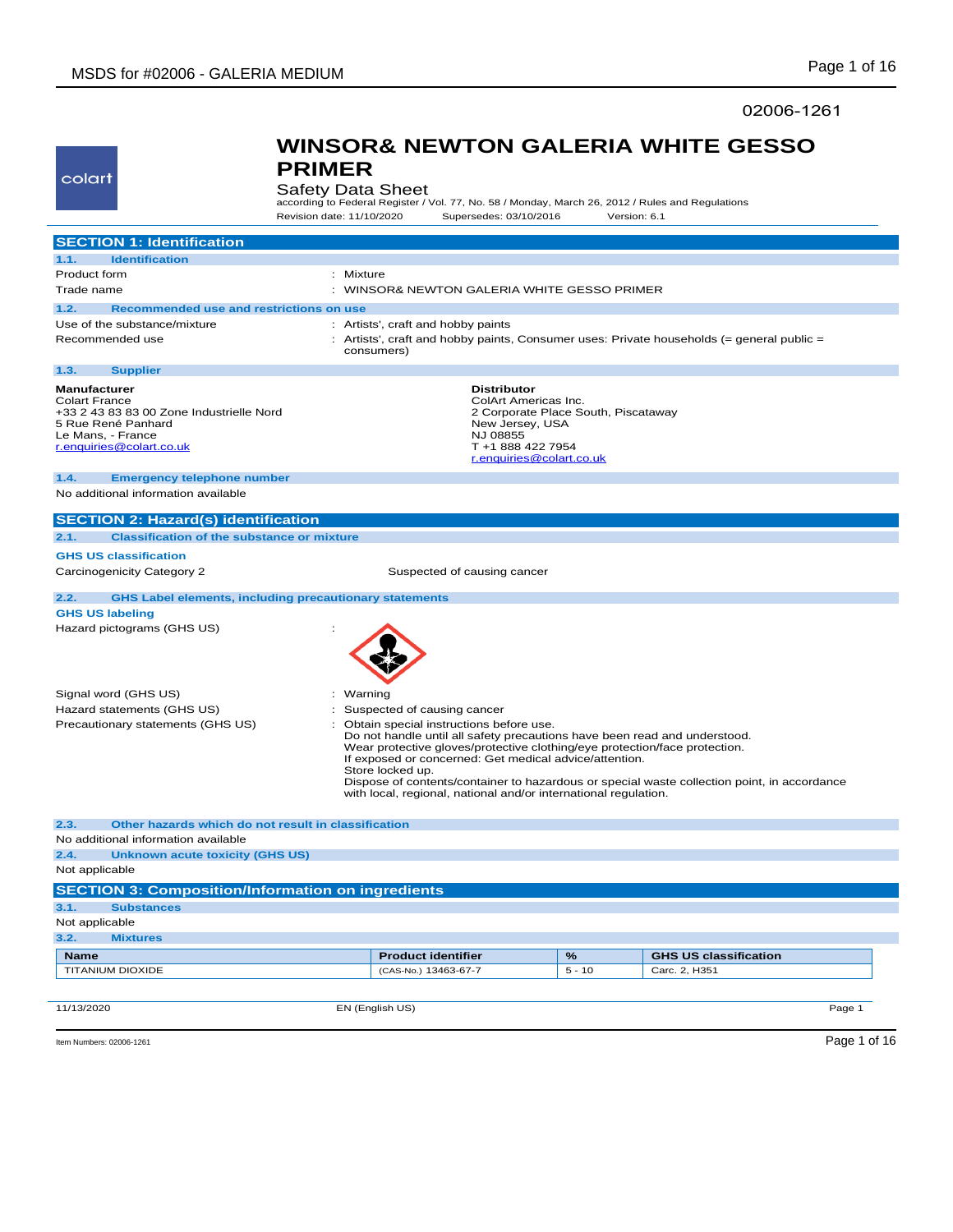Safety Data Sheet

according to Federal Register / Vol. 77, No. 58 / Monday, March 26, 2012 / Rules and Regulations

Full text of hazard classes and H-statements : see section 16

| <b>SECTION 4: First-aid measures</b>                                                                    |                                                                                                                                                                                                       |
|---------------------------------------------------------------------------------------------------------|-------------------------------------------------------------------------------------------------------------------------------------------------------------------------------------------------------|
| <b>Description of first aid measures</b><br>4.1.                                                        |                                                                                                                                                                                                       |
| First-aid measures general                                                                              | : Never give anything by mouth to an unconscious person. If you feel unwell, seek medical<br>advice (show the label where possible).                                                                  |
| First-aid measures after inhalation                                                                     | : Allow affected person to breathe fresh air. Allow the victim to rest.                                                                                                                               |
| First-aid measures after skin contact                                                                   | : Remove affected clothing and wash all exposed skin area with mild soap and water, followed<br>by warm water rinse.                                                                                  |
| First-aid measures after eye contact                                                                    | : Rinse immediately with plenty of water. Obtain medical attention if pain, blinking or redness<br>persists.                                                                                          |
| First-aid measures after ingestion                                                                      | : Rinse mouth out with water. In all cases of doubt, or when symptoms persist, seek medical<br>attention.                                                                                             |
| 4.2.<br>Most important symptoms and effects (acute and delayed)                                         |                                                                                                                                                                                                       |
| Potential Adverse human health effects and<br>symptoms                                                  | : Based on available data, the classification criteria are not met.                                                                                                                                   |
| Symptoms/effects                                                                                        | : Not expected to present a significant hazard under anticipated conditions of normal use.                                                                                                            |
| 4.3.<br>Immediate medical attention and special treatment, if necessary                                 |                                                                                                                                                                                                       |
| Treat symptomatically.                                                                                  |                                                                                                                                                                                                       |
| <b>SECTION 5: Fire-fighting measures</b>                                                                |                                                                                                                                                                                                       |
| Suitable (and unsuitable) extinguishing media<br>5.1.                                                   |                                                                                                                                                                                                       |
| Suitable extinguishing media                                                                            | : Foam. Dry powder. Carbon dioxide. Sand.                                                                                                                                                             |
| Unsuitable extinguishing media                                                                          | : Do not use a heavy water stream.                                                                                                                                                                    |
| Specific hazards arising from the chemical<br>5.2.                                                      |                                                                                                                                                                                                       |
| Fire hazard                                                                                             | : No fire hazard.                                                                                                                                                                                     |
| Reactivity                                                                                              | : The product is non-reactive under normal conditions of use, storage and transport.                                                                                                                  |
| 5.3.<br>Special protective equipment and precautions for fire-fighters                                  |                                                                                                                                                                                                       |
| Firefighting instructions                                                                               | : Use water spray or fog for cooling exposed containers. Exercise caution when fighting any<br>chemical fire. Prevent fire-fighting water from entering environment.                                  |
| Protection during firefighting                                                                          | : Do not enter fire area without proper protective equipment, including respiratory protection.                                                                                                       |
| <b>SECTION 6: Accidental release measures</b>                                                           |                                                                                                                                                                                                       |
| 6.1.<br>Personal precautions, protective equipment and emergency procedures                             |                                                                                                                                                                                                       |
| 6.1.1.<br>For non-emergency personnel                                                                   |                                                                                                                                                                                                       |
| <b>Emergency procedures</b>                                                                             | : Evacuate unnecessary personnel.                                                                                                                                                                     |
| 6.1.2.<br>For emergency responders                                                                      |                                                                                                                                                                                                       |
| Protective equipment                                                                                    | : Equip cleanup crew with proper protection.                                                                                                                                                          |
| <b>Emergency procedures</b>                                                                             | : Ventilate area.                                                                                                                                                                                     |
| <b>Environmental precautions</b><br>6.2.                                                                |                                                                                                                                                                                                       |
| Prevent entry to sewers and public waters. Notify authorities if liquid enters sewers or public waters. |                                                                                                                                                                                                       |
| Methods and material for containment and cleaning up<br>6.3.                                            |                                                                                                                                                                                                       |
| Methods for cleaning up                                                                                 | : Soak up spills with inert solids, such as clay or diatomaceous earth as soon as possible. Collect                                                                                                   |
|                                                                                                         | spillage. Store away from other materials.                                                                                                                                                            |
| 6.4.<br><b>Reference to other sections</b>                                                              |                                                                                                                                                                                                       |
| See Heading 8. Exposure controls and personal protection.                                               |                                                                                                                                                                                                       |
| <b>SECTION 7: Handling and storage</b>                                                                  |                                                                                                                                                                                                       |
| <b>Precautions for safe handling</b><br>7.1.                                                            |                                                                                                                                                                                                       |
| Precautions for safe handling                                                                           | : Wash hands and other exposed areas with mild soap and water before eating, drinking or<br>smoking and when leaving work. Provide good ventilation in process area to prevent formation<br>of vapor. |

11/13/2020 EN (English US) 2/6

Item Numbers: 02006-1261 Page 2 of 16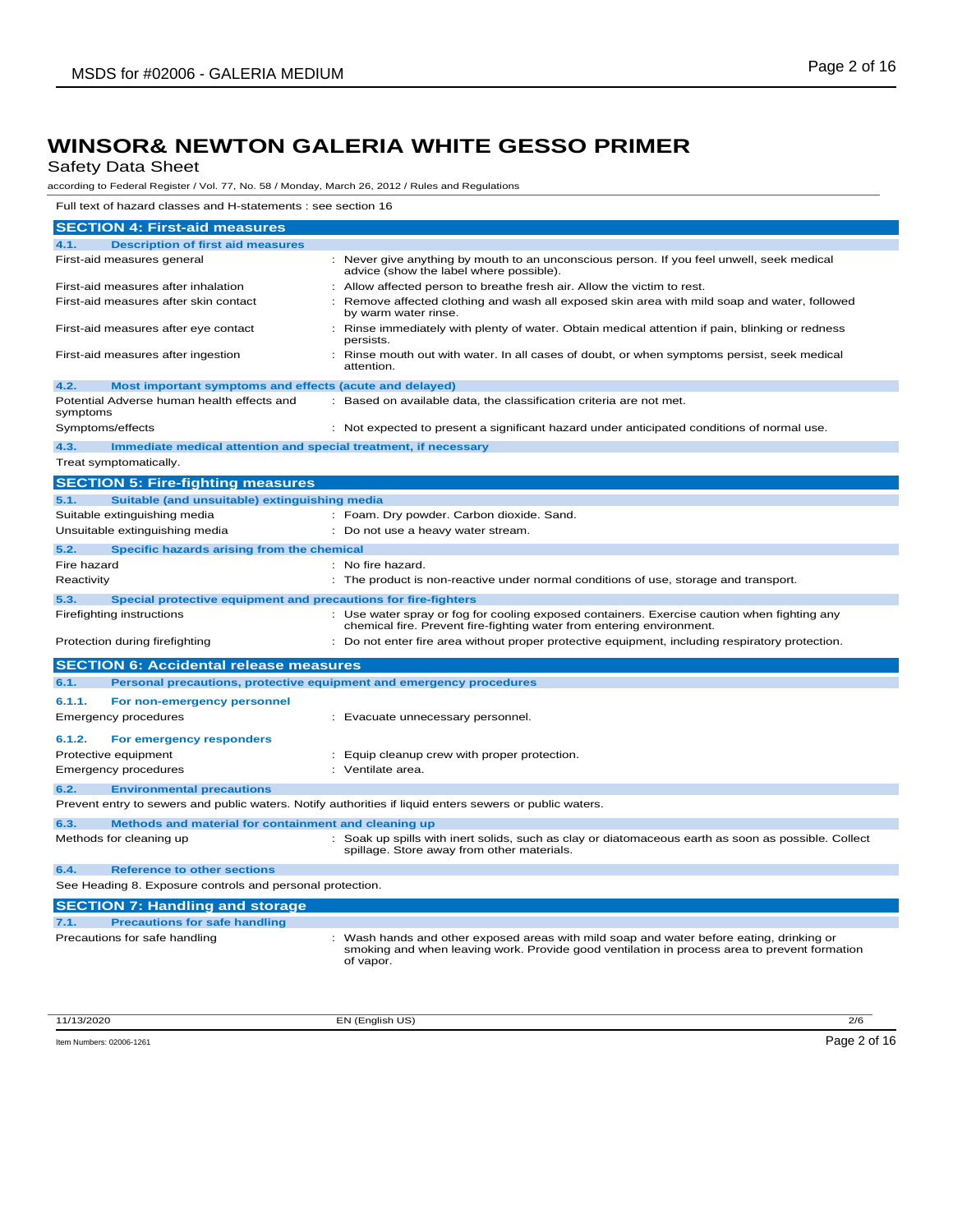Safety Data Sheet

according to Federal Register / Vol. 77, No. 58 / Monday, March 26, 2012 / Rules and Regulations

| Conditions for safe storage, including any incompatibilities<br>: Keep only in the original container in a cool, well ventilated place away from : Direct sunlight,<br>Heat sources. Keep container closed when not in use.<br>: Strong bases. Strong acids.<br>: Sources of ignition. Direct sunlight.<br><b>SECTION 8: Exposure controls/personal protection</b><br><b>Control parameters</b><br>: There exist no exposure limits for this material<br><b>Appropriate engineering controls</b><br>8.3.<br>Individual protection measures/Personal protective equipment<br>Eye protection:<br>Avoid contact with eyes |                                     | according to Federal Register / VOI. 77, NO. 30 / Monday, March 20, 2012 / Rules and Regulations |
|------------------------------------------------------------------------------------------------------------------------------------------------------------------------------------------------------------------------------------------------------------------------------------------------------------------------------------------------------------------------------------------------------------------------------------------------------------------------------------------------------------------------------------------------------------------------------------------------------------------------|-------------------------------------|--------------------------------------------------------------------------------------------------|
|                                                                                                                                                                                                                                                                                                                                                                                                                                                                                                                                                                                                                        | 7.2.                                |                                                                                                  |
|                                                                                                                                                                                                                                                                                                                                                                                                                                                                                                                                                                                                                        | Storage conditions                  |                                                                                                  |
|                                                                                                                                                                                                                                                                                                                                                                                                                                                                                                                                                                                                                        | Incompatible products               |                                                                                                  |
|                                                                                                                                                                                                                                                                                                                                                                                                                                                                                                                                                                                                                        | Incompatible materials              |                                                                                                  |
|                                                                                                                                                                                                                                                                                                                                                                                                                                                                                                                                                                                                                        |                                     |                                                                                                  |
|                                                                                                                                                                                                                                                                                                                                                                                                                                                                                                                                                                                                                        | 8.1.                                |                                                                                                  |
|                                                                                                                                                                                                                                                                                                                                                                                                                                                                                                                                                                                                                        |                                     |                                                                                                  |
|                                                                                                                                                                                                                                                                                                                                                                                                                                                                                                                                                                                                                        | Additional information              |                                                                                                  |
|                                                                                                                                                                                                                                                                                                                                                                                                                                                                                                                                                                                                                        | 8.2.                                |                                                                                                  |
|                                                                                                                                                                                                                                                                                                                                                                                                                                                                                                                                                                                                                        | No additional information available |                                                                                                  |
|                                                                                                                                                                                                                                                                                                                                                                                                                                                                                                                                                                                                                        |                                     |                                                                                                  |
|                                                                                                                                                                                                                                                                                                                                                                                                                                                                                                                                                                                                                        |                                     |                                                                                                  |
|                                                                                                                                                                                                                                                                                                                                                                                                                                                                                                                                                                                                                        |                                     |                                                                                                  |
|                                                                                                                                                                                                                                                                                                                                                                                                                                                                                                                                                                                                                        |                                     |                                                                                                  |
|                                                                                                                                                                                                                                                                                                                                                                                                                                                                                                                                                                                                                        | Other information:                  |                                                                                                  |
| Do not eat, drink or smoke during use. Ensure there is adequate ventilation.                                                                                                                                                                                                                                                                                                                                                                                                                                                                                                                                           |                                     |                                                                                                  |

| <b>SECTION 9: Physical and chemical properties</b>                                 |                     |  |
|------------------------------------------------------------------------------------|---------------------|--|
| Information on basic physical and chemical properties<br>9.1.                      |                     |  |
| Physical state                                                                     | : Liquid            |  |
| Appearance                                                                         | Paste.              |  |
|                                                                                    | white               |  |
|                                                                                    | characteristic      |  |
| Odor threshold                                                                     | No data available   |  |
| pH                                                                                 | $8.5 \approx 9.5$   |  |
| Melting point                                                                      | No data available   |  |
| Freezing point                                                                     | No data available   |  |
| Boiling point                                                                      | > 100 °C            |  |
| Flash point                                                                        | No data available   |  |
| Relative evaporation rate (butyl acetate=1)                                        | No data available   |  |
| Flammability (solid, gas)                                                          | Non flammable.      |  |
| Vapor pressure                                                                     | No data available   |  |
| Relative vapor density at 20 °C                                                    | No data available   |  |
| Relative density                                                                   | $\approx$ 1.4 - 1.6 |  |
| Solubility                                                                         | No data available   |  |
| Log Pow                                                                            | No data available   |  |
| Auto-ignition temperature                                                          | No data available   |  |
| Decomposition temperature                                                          | No data available   |  |
| Viscosity, kinematic                                                               | No data available   |  |
| Viscosity, dynamic                                                                 | No data available   |  |
| <b>Explosion limits</b>                                                            | No data available   |  |
| <b>Explosive properties</b>                                                        | No data available   |  |
| Oxidizing properties                                                               | No data available   |  |
| <b>Other information</b><br>9.2.                                                   |                     |  |
| No additional information available                                                |                     |  |
| <b>SECTION 10: Stability and reactivity</b>                                        |                     |  |
| 10.1.<br><b>Reactivity</b>                                                         |                     |  |
| The product is non-reactive under normal conditions of use, storage and transport. |                     |  |

11/13/2020 EN (English US) 3/6

Item Numbers: 02006-1261 Page 3 of 16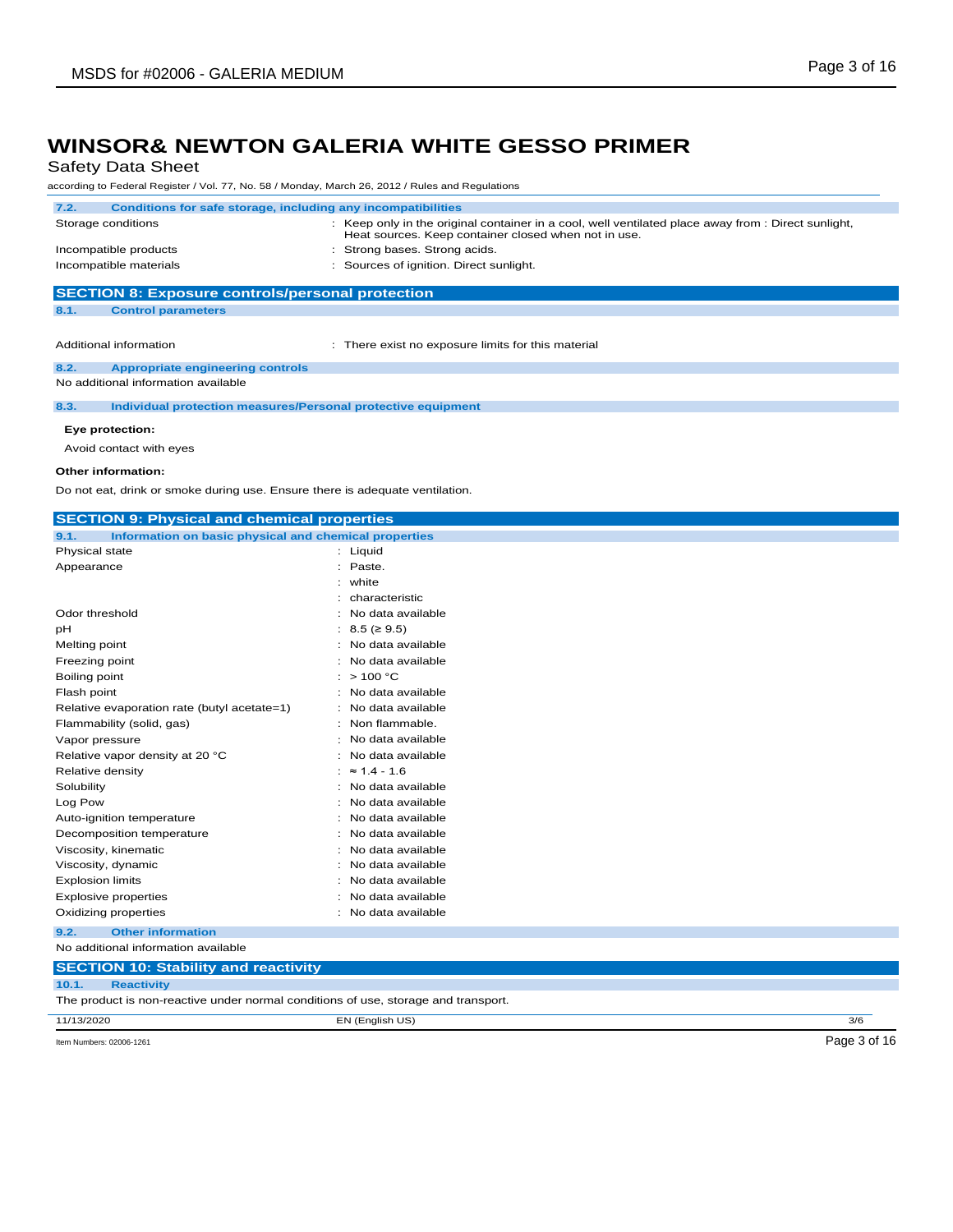Safety Data Sheet

according to Federal Register / Vol. 77, No. 58 / Monday, March 26, 2012 / Rules and Regulations

| 10.2.<br><b>Chemical stability</b>                                |                                                                                            |  |  |
|-------------------------------------------------------------------|--------------------------------------------------------------------------------------------|--|--|
| Stable at ambient temperature and under normal conditions of use. |                                                                                            |  |  |
| 10.3.<br><b>Possibility of hazardous reactions</b>                |                                                                                            |  |  |
| None under normal use.                                            |                                                                                            |  |  |
| <b>Conditions to avoid</b><br>10.4.                               |                                                                                            |  |  |
| Direct sunlight. Extremely high or low temperatures.              |                                                                                            |  |  |
| 10.5.<br><b>Incompatible materials</b>                            |                                                                                            |  |  |
| Strong acids. Strong bases.                                       |                                                                                            |  |  |
| <b>Hazardous decomposition products</b><br>10.6.                  |                                                                                            |  |  |
| Carbon monoxide. Carbon dioxide.                                  |                                                                                            |  |  |
| <b>SECTION 11: Toxicological information</b>                      |                                                                                            |  |  |
| 11.1.<br><b>Information on toxicological effects</b>              |                                                                                            |  |  |
| Acute toxicity (oral)                                             | : Not classified                                                                           |  |  |
| Acute toxicity (dermal)                                           | Not classified                                                                             |  |  |
| Acute toxicity (inhalation)                                       | : Not classified                                                                           |  |  |
|                                                                   |                                                                                            |  |  |
| Skin corrosion/irritation                                         | : Not classified                                                                           |  |  |
|                                                                   | $pH: 8.5 ( \geq 9.5)$                                                                      |  |  |
| Serious eye damage/irritation                                     | : Not classified                                                                           |  |  |
|                                                                   | $pH: 8.5 ( \geq 9.5)$                                                                      |  |  |
| Respiratory or skin sensitization                                 | Not classified                                                                             |  |  |
| Germ cell mutagenicity                                            | Not classified                                                                             |  |  |
| Carcinogenicity                                                   | Suspected of causing cancer.                                                               |  |  |
| TITANIUM DIOXIDE (13463-67-7)                                     |                                                                                            |  |  |
| IARC group                                                        | 2B - Possibly carcinogenic to humans                                                       |  |  |
| Reproductive toxicity                                             | Not classified                                                                             |  |  |
| STOT-single exposure                                              | Not classified                                                                             |  |  |
|                                                                   |                                                                                            |  |  |
| STOT-repeated exposure                                            | : Not classified                                                                           |  |  |
| Aspiration hazard                                                 | Not classified                                                                             |  |  |
| Viscosity, kinematic                                              | No data available                                                                          |  |  |
|                                                                   |                                                                                            |  |  |
| Potential Adverse human health effects and<br>symptoms            | Based on available data, the classification criteria are not met.                          |  |  |
| Symptoms/effects                                                  | : Not expected to present a significant hazard under anticipated conditions of normal use. |  |  |
|                                                                   |                                                                                            |  |  |

#### **SECTION 12: Ecological information**

```
12.1. Toxicity
```
No additional information available

| 12.2.<br><b>Persistence and degradability</b>        |                  |
|------------------------------------------------------|------------------|
| <b>WINSOR&amp; NEWTON GALERIA WHITE GESSO PRIMER</b> |                  |
| Persistence and degradability                        | Not established. |

| 11/13/2020                    | EN (English US) | 4/6         |
|-------------------------------|-----------------|-------------|
| Item Numbers: 02006-1261<br>. |                 | Page<br>- ສ |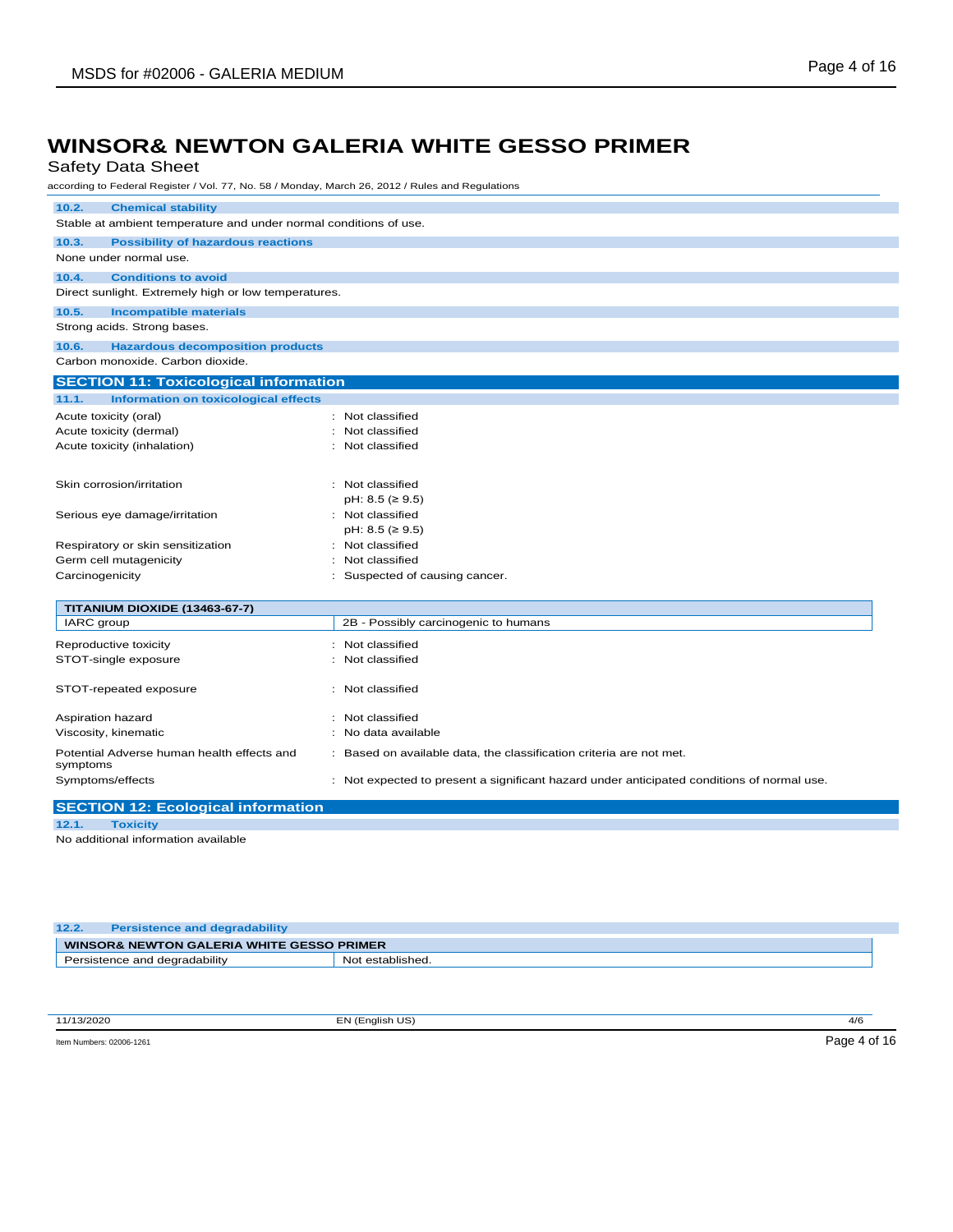Safety Data Sheet

according to Federal Register / Vol. 77, No. 58 / Monday, March 26, 2012 / Rules and Regulations

| 12.3.<br><b>Bioaccumulative potential</b>  |                                                                           |
|--------------------------------------------|---------------------------------------------------------------------------|
| WINSOR& NEWTON GALERIA WHITE GESSO PRIMER  |                                                                           |
| Bioaccumulative potential                  | Not established.                                                          |
|                                            |                                                                           |
|                                            |                                                                           |
|                                            |                                                                           |
| <b>Mobility in soil</b><br>12.4.           |                                                                           |
| No additional information available        |                                                                           |
|                                            |                                                                           |
|                                            |                                                                           |
|                                            |                                                                           |
|                                            |                                                                           |
| 12.5.<br><b>Other adverse effects</b>      |                                                                           |
|                                            |                                                                           |
|                                            |                                                                           |
|                                            |                                                                           |
|                                            |                                                                           |
| Other information                          | : Avoid release to the environment.                                       |
| <b>SECTION 13: Disposal considerations</b> |                                                                           |
| <b>Disposal methods</b><br>13.1.           |                                                                           |
| Product/Packaging disposal recommendations | : Dispose in a safe manner in accordance with local/national regulations. |
| Ecology - waste materials                  | : Avoid release to the environment.                                       |
| <b>SECTION 14: Transport information</b>   |                                                                           |
| <b>Department of Transportation (DOT)</b>  |                                                                           |
| In accordance with DOT                     |                                                                           |
| Not applicable                             |                                                                           |
| <b>Transportation of Dangerous Goods</b>   |                                                                           |
| Not applicable                             |                                                                           |
| <b>Transport by sea</b>                    |                                                                           |
| Not regulated                              |                                                                           |
| <b>Air transport</b>                       |                                                                           |
| Not regulated                              |                                                                           |
|                                            |                                                                           |
| <b>SECTION 15: Regulatory information</b>  |                                                                           |
| 15.1. US Federal regulations               |                                                                           |

11/13/2020 EN (English US) 5/6

Item Numbers: 02006-1261 Page 5 of 16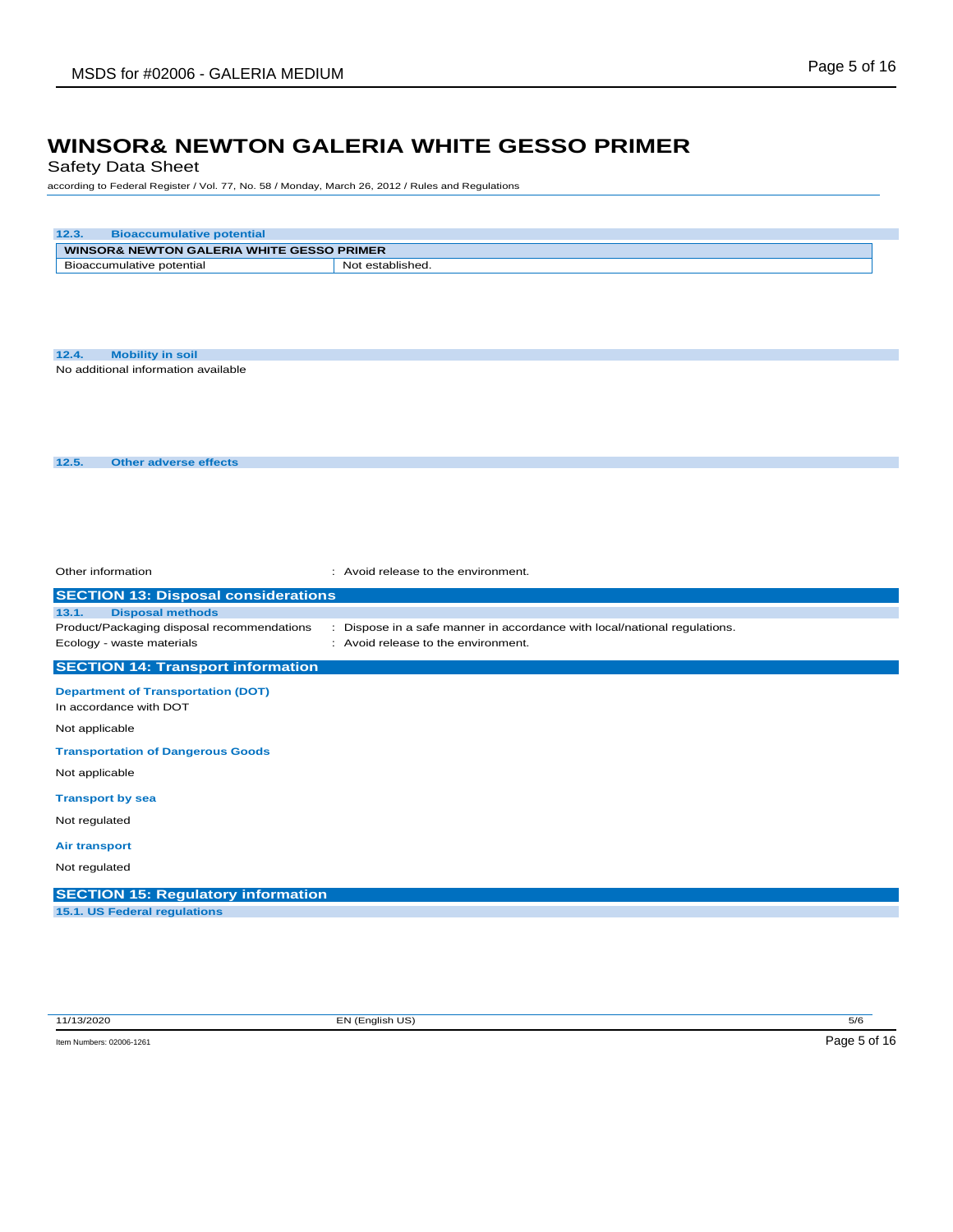Safety Data Sheet

according to Federal Register / Vol. 77, No. 58 / Monday, March 26, 2012 / Rules and Regulations

|                                  | US FEDERAL HAZARD CLASSIFICATION AND LABELLING FOR ART<br>MATERIALS:                                                                                                                                                                                        |
|----------------------------------|-------------------------------------------------------------------------------------------------------------------------------------------------------------------------------------------------------------------------------------------------------------|
| / ୨୦                             | This have been evaluated by a toxicologist and labelled for acute and<br>chronic health hazards in accordance with the Labelling of Hazardous Art<br>Materials Regulation and Federal Regulation 16 CFR 1500.14 of the<br>Federal Hazardous Substances Act. |
|                                  | This product conforms to ASTM D-4236 Standard Practice for Labelling<br>Art Materials for Chronic Adverse health effects.                                                                                                                                   |
| ATERIALS INS                     | All colours have been certified by ACMI (Artists Craft Materials Institute,<br>Inc.) to carry the AP (Approved Product) Seal, meaning this bears no<br>chronic or acute human health hazards.                                                               |
| Conforms to<br><b>ASTM D4236</b> |                                                                                                                                                                                                                                                             |

#### **15.2. International regulations**

#### **CANADA**

**EU-Regulations** No additional information available

#### **National regulations**

| <b>TITANIUM DIOXIDE (13463-67-7)</b>                         |  |
|--------------------------------------------------------------|--|
| Listed on IARC (International Agency for Research on Cancer) |  |

#### **15.3. US State regulation**

| Component                            | State or local regulations                                                                                    |
|--------------------------------------|---------------------------------------------------------------------------------------------------------------|
| TITANIUM DIOXIDE(13463-67-7)         | U.S. - New Jersey - Right to Know Hazardous Substance List; U.S. - Pennsylvania -<br>RTK (Right to Know) List |
| <b>SECTION 16: Other information</b> |                                                                                                               |
|                                      | according to Federal Register / Vol. 77, No. 58 / Monday, March 26, 2012 / Rules and Regulations              |
| <b>Dovision data</b>                 | . 11/10/2020                                                                                                  |

| <b>Revision date</b> | : 11/10/2020                                                                                                                                                                                                                                                                          |
|----------------------|---------------------------------------------------------------------------------------------------------------------------------------------------------------------------------------------------------------------------------------------------------------------------------------|
| Data sources         | REGULATION (EC) No 1272/2008 OF THE EUROPEAN PARLIAMENT AND OF THE<br>COUNCIL of 16 December 2008 on classification, labeling and packaging of substances and<br>mixtures, amending and repealing Directives 67/548/EEC and 1999/45/EC, and amending<br>Regulation (EC) No 1907/2006. |
| Other information    | None.                                                                                                                                                                                                                                                                                 |

#### US SDS LHAMA

This information is based on our current knowledge and is intended to describe the product for the purposes of health, safety and environmental requirements only. It should not therefore be construed as<br>guaranteeing any sp

11/13/2020 EN (English US) 6/6

Item Numbers: 02006-1261 Page 6 of 16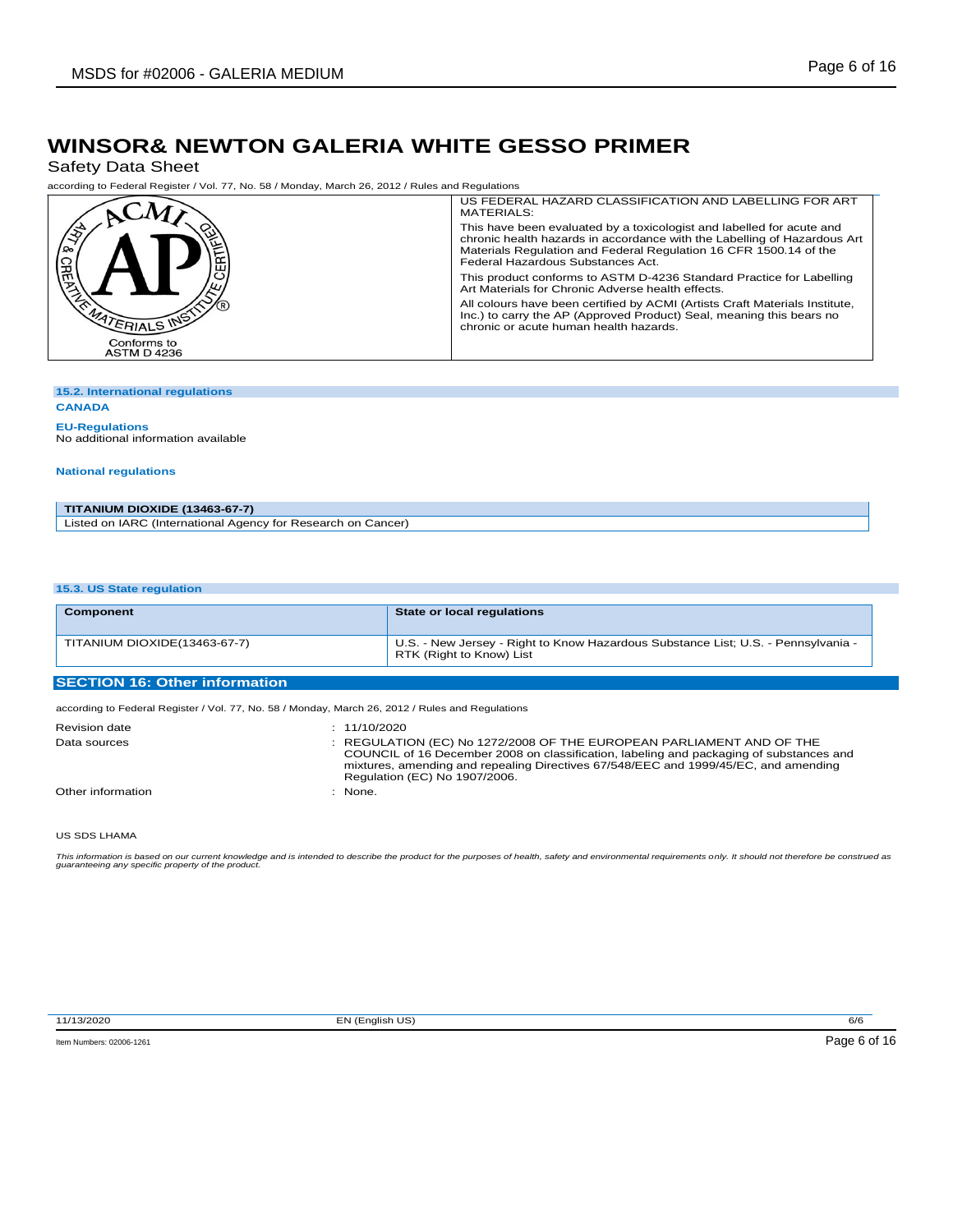| colart                                                                                                                                                                                                                         | <b>PRIMER</b><br>Fiche de Données de Sécurité<br>conformément à la Loi sur les produits dangereux (11 février 2015)<br>Date d'émission: 11-10-2020<br>Version: 1.0 |
|--------------------------------------------------------------------------------------------------------------------------------------------------------------------------------------------------------------------------------|--------------------------------------------------------------------------------------------------------------------------------------------------------------------|
| <b>SECTION 1: Identification</b>                                                                                                                                                                                               |                                                                                                                                                                    |
| Identificateur de produit<br>1.1.                                                                                                                                                                                              |                                                                                                                                                                    |
| Forme du produit                                                                                                                                                                                                               | : Mélange                                                                                                                                                          |
| Nom commercial                                                                                                                                                                                                                 | : WINSOR& NEWTON GALERIA WHITE GESSO PRIMER                                                                                                                        |
| Groupe de produits                                                                                                                                                                                                             | Produit commercial                                                                                                                                                 |
| 1.2.<br>Usage recommandé et restrictions d'utilisation                                                                                                                                                                         |                                                                                                                                                                    |
| Utilisation recommandée                                                                                                                                                                                                        | : Artists', craft and hobby paints, Utilisations par des consommateurs: Ménages privés (= grand<br>public = consommateurs)                                         |
| 1.3.<br><b>Fournisseur</b>                                                                                                                                                                                                     |                                                                                                                                                                    |
| <b>Fabricant</b><br><b>Colart France</b><br>+33 2 43 83 83 00 Zone Industrielle Nord<br>5 Rue René Panhard<br>Le Mans - France<br>r.enquiries@colart.co.uk                                                                     | <b>Distributeur</b><br>ColArt Americas Inc.<br>2 Corporate Place South, Piscataway<br>New Jersey, USA<br>NJ 08855<br>T +1 888 422 7954<br>r.enquiries@colart.co.uk |
| Numéro d'appel d'urgence<br>1.4.<br>Pas d'informations complémentaires disponibles                                                                                                                                             |                                                                                                                                                                    |
|                                                                                                                                                                                                                                |                                                                                                                                                                    |
| <b>SECTION 2: Identification des dangers</b>                                                                                                                                                                                   |                                                                                                                                                                    |
| Classification de la substance ou du mélange<br>2.1.                                                                                                                                                                           |                                                                                                                                                                    |
|                                                                                                                                                                                                                                |                                                                                                                                                                    |
|                                                                                                                                                                                                                                |                                                                                                                                                                    |
|                                                                                                                                                                                                                                | Éléments d'étiquetage SGH, y compris conseils de prudence                                                                                                          |
|                                                                                                                                                                                                                                |                                                                                                                                                                    |
|                                                                                                                                                                                                                                |                                                                                                                                                                    |
| <b>Autres dangers</b>                                                                                                                                                                                                          |                                                                                                                                                                    |
|                                                                                                                                                                                                                                |                                                                                                                                                                    |
| Toxicité aiguë inconnue (GHS CA)                                                                                                                                                                                               |                                                                                                                                                                    |
|                                                                                                                                                                                                                                |                                                                                                                                                                    |
|                                                                                                                                                                                                                                | <b>SECTION 3: Composition/information sur les ingrédients</b>                                                                                                      |
| <b>Substances</b>                                                                                                                                                                                                              |                                                                                                                                                                    |
| <b>Classification (GHS CA)</b><br>Non classé<br>2.2.<br>Étiquetage GHS CA<br>Étiquetage non applicable<br>2.3.<br>Pas d'informations complémentaires disponibles<br>2.4.<br>Aucune donnée disponible<br>3.1.<br>Non applicable |                                                                                                                                                                    |

| 4.1.                                                                      | <b>Description des premiers secours</b>                    |  |                                                                                                                                                                   |        |
|---------------------------------------------------------------------------|------------------------------------------------------------|--|-------------------------------------------------------------------------------------------------------------------------------------------------------------------|--------|
|                                                                           | Premiers soins après inhalation                            |  | : Permettre au sujet de respirer de l'air frais. Mettre la victime au repos.                                                                                      |        |
| Premiers soins après contact avec la peau                                 |                                                            |  | : Oter les vêtements touchés et laver les parties exposées de la peau au moyen d'un savon<br>doux et d'eau, puis rincer à l'eau chaude.                           |        |
|                                                                           | Premiers soins après contact oculaire                      |  | : Rincer immédiatement et abondamment à l'eau. Consulter un médecin si la douleur ou la<br>rougeur persistent.                                                    |        |
|                                                                           | Premiers soins après ingestion                             |  | : Rincer la bouche à l'eau. Dans tous les cas de doute, ou bien si des symptômes persistent,<br>faire appel à un médecin.                                         |        |
| Premiers soins général                                                    |                                                            |  | : Ne jamais administrer quelque chose par la bouche à une personne inconsciente. En cas de<br>malaise consulter un médecin (si possible lui montrer l'étiquette). |        |
| 4.2.                                                                      | Symptômes et effets les plus importants, aigus ou retardés |  |                                                                                                                                                                   |        |
| Symptômes/effets                                                          |                                                            |  | : Non considéré comme dangereux dans des conditions normales d'utilisation.                                                                                       |        |
| Effets néfastes potentiels sur la santé humaine<br>et symptômes possibles |                                                            |  | : Compte tenu des données disponibles, les critères de classification ne sont pas remplis.                                                                        |        |
| 11-13-2020                                                                |                                                            |  | FR-CA (Français - CA)                                                                                                                                             | Page 1 |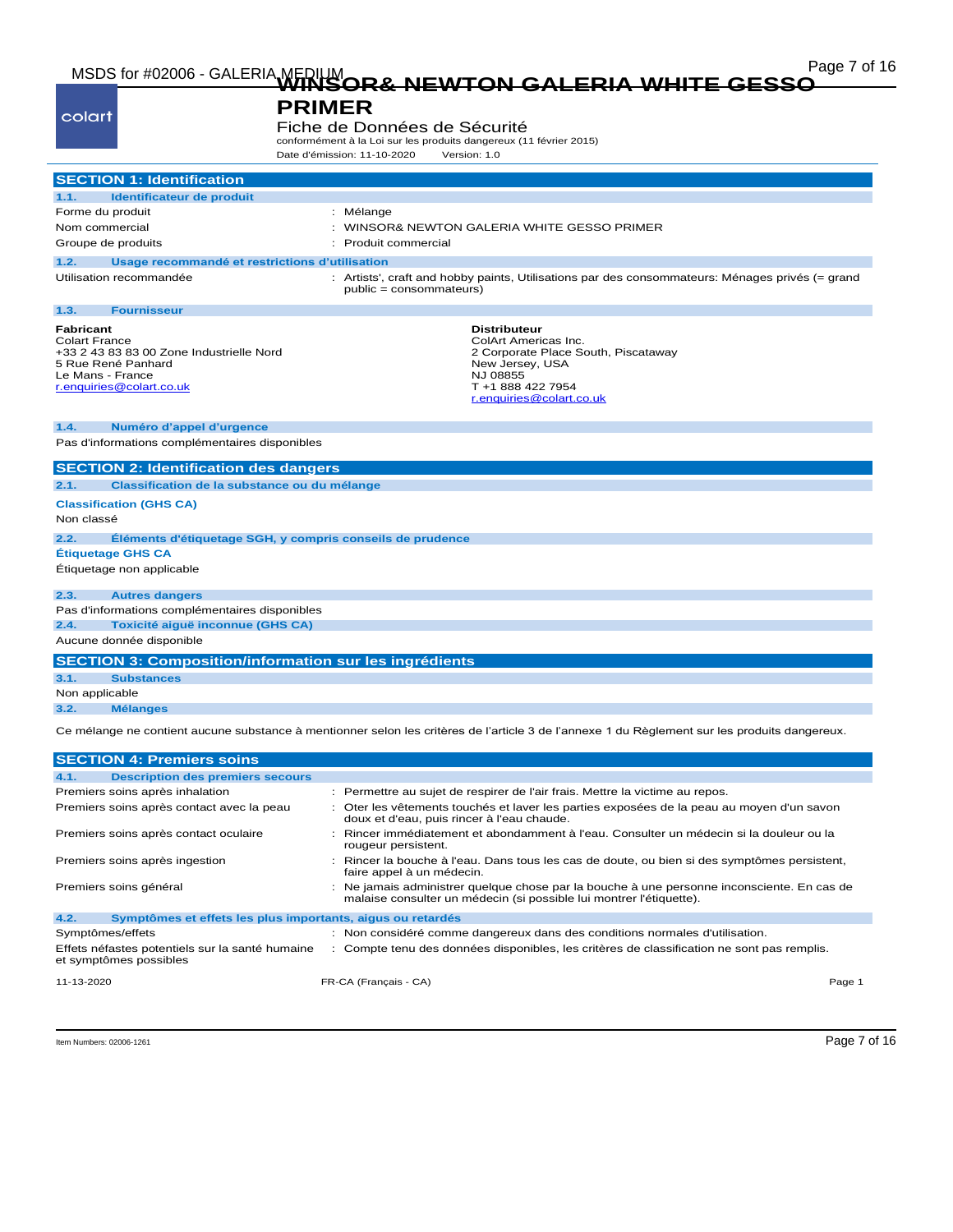# Page 8 of 16 MSDS for #02006 - GALERIA MEDIUM **WINSOR& NEWTON GALERIA WHITE GESSO PRIMER**

#### Fiche de Données de Sécurité

conformément à la Loi sur les produits dangereux (11 février 2015)

| onionnement a la Loi sur les produits dangereux (11 levrier 2013)                                         |                                                                                                                                                                                                                                                        |  |  |
|-----------------------------------------------------------------------------------------------------------|--------------------------------------------------------------------------------------------------------------------------------------------------------------------------------------------------------------------------------------------------------|--|--|
| 4.3.                                                                                                      | Nécessité d'une prise en charge médicale immédiate ou d'un traitement spécial, si nécessaire                                                                                                                                                           |  |  |
| Autre avis médical ou traitement                                                                          | : Traitement symptomatique.                                                                                                                                                                                                                            |  |  |
|                                                                                                           |                                                                                                                                                                                                                                                        |  |  |
| SECTION 5: Mesures à prendre en cas d'incendie                                                            |                                                                                                                                                                                                                                                        |  |  |
| 5.1.<br><b>Agents extincteurs appropriés</b>                                                              |                                                                                                                                                                                                                                                        |  |  |
| Moyens d'extinction appropriés                                                                            | : Mousse. Poudre sèche. Dioxyde de carbone. Sable.                                                                                                                                                                                                     |  |  |
|                                                                                                           |                                                                                                                                                                                                                                                        |  |  |
| 5.2.<br>Agents extincteurs inappropriés                                                                   |                                                                                                                                                                                                                                                        |  |  |
| Agents d'extinction non appropriés                                                                        | : Ne pas utiliser un fort courant d'eau.                                                                                                                                                                                                               |  |  |
| 5.3.<br>Dangers spécifiques du produit dangereux                                                          |                                                                                                                                                                                                                                                        |  |  |
| Danger d'incendie                                                                                         | : Aucun risque d'incendie.                                                                                                                                                                                                                             |  |  |
| 5.4.                                                                                                      | Equipements de protection spéciaux et précautions spéciales pour les pompiers                                                                                                                                                                          |  |  |
| Instructions de lutte contre l'incendie                                                                   | : Refroidir les conteneurs exposés par pulvérisation ou brouillard d'eau. Soyez prudent lors du<br>combat de tout incendie de produits chimiques. Eviter que les eaux usées de lutte contre                                                            |  |  |
|                                                                                                           | l'incendie contaminent l'environnement.                                                                                                                                                                                                                |  |  |
| Protection en cas d'incendie                                                                              | Ne pas pénétrer dans la zone de feu sans équipement de protection, y compris une protection<br>respiratoire.                                                                                                                                           |  |  |
| SECTION 6: Mesures à prendre en cas de déversement accidentel                                             |                                                                                                                                                                                                                                                        |  |  |
| 6.1.                                                                                                      | Précautions individuelles, équipement de protection et procédures d'urgence                                                                                                                                                                            |  |  |
| Pas d'informations complémentaires disponibles                                                            |                                                                                                                                                                                                                                                        |  |  |
| 6.2.<br>Méthodes et matériaux pour le confinement et le nettoyage                                         |                                                                                                                                                                                                                                                        |  |  |
| Procédés de nettoyage                                                                                     | : Absorber le produit répandu aussi vite que possible au moyen de solides inertes tels que                                                                                                                                                             |  |  |
|                                                                                                           | l'argile ou la terre de diatomées. Recueillir le produit répandu. Stocker à l'écart des autres<br>matières.                                                                                                                                            |  |  |
| 6.3.<br>Référence aux autres sections                                                                     |                                                                                                                                                                                                                                                        |  |  |
| Pour plus d'informations, se reporter à la section 8 : "Contrôle de l'exposition-protection individuelle" |                                                                                                                                                                                                                                                        |  |  |
| <b>SECTION 7: Manutention et stockage</b>                                                                 |                                                                                                                                                                                                                                                        |  |  |
| Précautions à prendre pour une manipulation sans danger<br>7.1.                                           |                                                                                                                                                                                                                                                        |  |  |
| Précautions à prendre pour une manipulation<br>sans danger                                                | : Se laver les mains et toute autre zone exposée avec un savon doux et de l'eau, avant de<br>manger, de boire, de fumer, et avant de quitter le travail. Assurer une bonne ventilation de la<br>zone de travail afin d'éviter la formation de vapeurs. |  |  |
| 7.2.                                                                                                      | Conditions nécessaires pour assurer la sécurité du stockage, tenant compte d'éventuelles incompatibilités                                                                                                                                              |  |  |
| Conditions de stockage                                                                                    | Conserver uniquement dans le récipient d'origine dans un endroit frais et bien ventilé à l'écart<br>des : Rayons directs du soleil, Sources de chaleur. Garder les conteneurs fermés en dehors de<br>leur utilisation.                                 |  |  |
| Produits incompatibles                                                                                    | Bases fortes. Acides forts.                                                                                                                                                                                                                            |  |  |
| Matières incompatibles                                                                                    | : Sources d'inflammation. Rayons directs du soleil.                                                                                                                                                                                                    |  |  |
|                                                                                                           |                                                                                                                                                                                                                                                        |  |  |
| <b>SECTION 8: Contrôles de l'exposition/protection individuelle</b>                                       |                                                                                                                                                                                                                                                        |  |  |
| 8.1.<br>Paramètres de contrôle                                                                            |                                                                                                                                                                                                                                                        |  |  |
| Indications complémentaires<br>8.2.<br>Contrôles techniques appropriés                                    | : Aucune limite d'exposition n'existe pour ce produit                                                                                                                                                                                                  |  |  |
| Pas d'informations complémentaires disponibles                                                            |                                                                                                                                                                                                                                                        |  |  |
| Mesures de protection individuelle/équipements de protection individuelle<br>8.3.                         |                                                                                                                                                                                                                                                        |  |  |
| <b>Protection oculaire:</b>                                                                               |                                                                                                                                                                                                                                                        |  |  |
| Éviter le contact avec les yeux                                                                           |                                                                                                                                                                                                                                                        |  |  |
| <b>Autres informations:</b>                                                                               |                                                                                                                                                                                                                                                        |  |  |
|                                                                                                           |                                                                                                                                                                                                                                                        |  |  |
| Ne pas manger, ne pas boire et ne pas fumer pendant l'utilisation. Assurer une ventilation convenable.    |                                                                                                                                                                                                                                                        |  |  |
| <b>SECTION 9: Propriétés physiques et chimiques</b>                                                       |                                                                                                                                                                                                                                                        |  |  |
| Informations sur les propriétés physiques et chimiques essentielles<br>9.1.                               |                                                                                                                                                                                                                                                        |  |  |
| État physique                                                                                             | : Liquide                                                                                                                                                                                                                                              |  |  |
| Apparence                                                                                                 | : Pâte.                                                                                                                                                                                                                                                |  |  |

11-13-2020 FR-CA (Français - CA) 2/5

Item Numbers: 02006-1261 Page 8 of 16

Couleur : blanc Odeur : caractéristique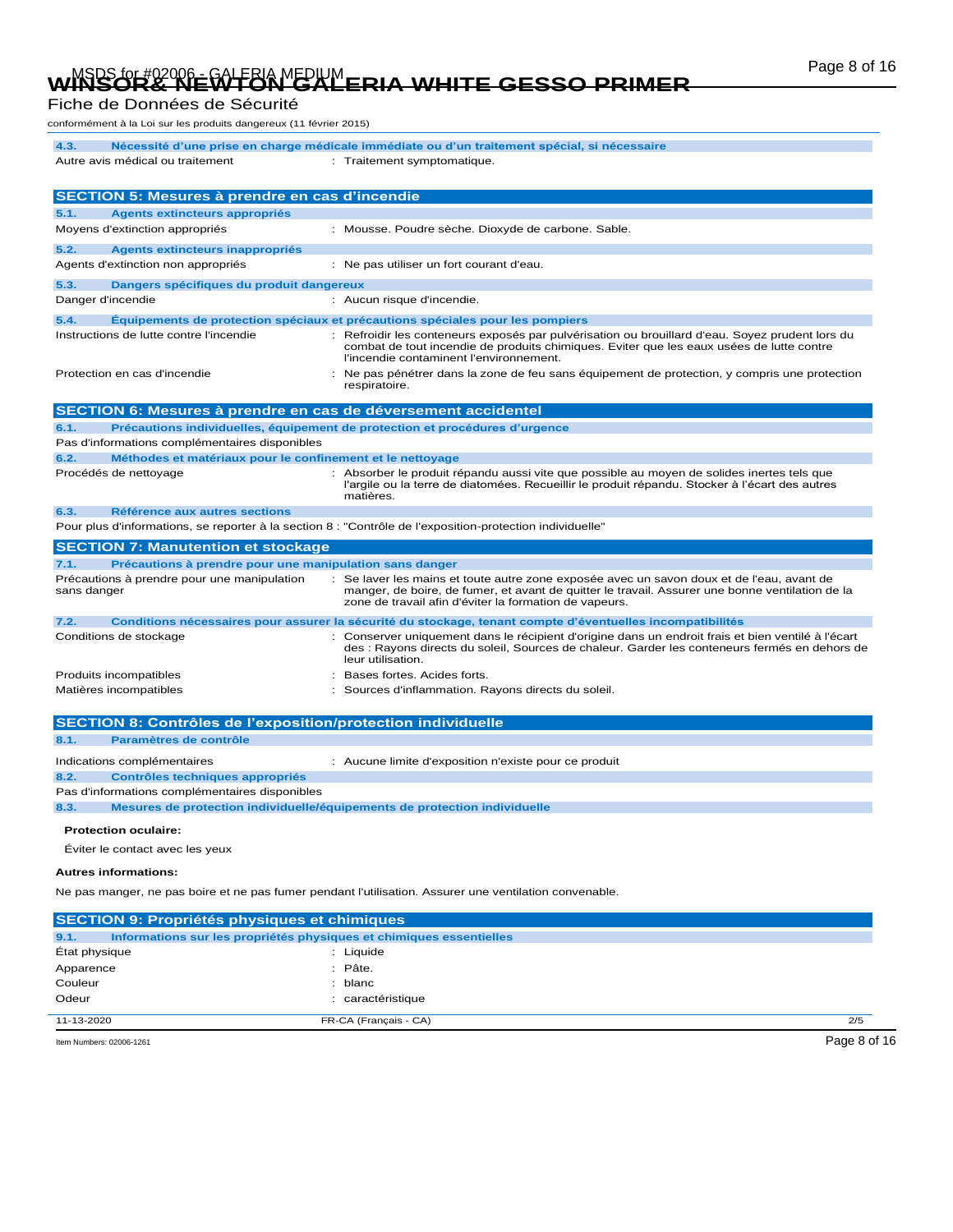# Page 9 of 16 MSDS for #02006 - GALERIA MEDIUM **WINSOR& NEWTON GALERIA WHITE GESSO PRIMER**

#### Fiche de Données de Sécurité

conformément à la Loi sur les produits dangereux (11 février 2015)

| Seuil olfactif                                          | : Aucune donnée disponible |
|---------------------------------------------------------|----------------------------|
| pH                                                      | : 8,5 (≥ 9,5)              |
| Vitesse d'évaporation relative (acétate de<br>butyle=1) | : Aucune donnée disponible |
| Vitesse d'évaporation relative (éther=1)                | : Aucune donnée disponible |
| Point de fusion                                         | Aucune donnée disponible   |
| Point de congélation                                    | Aucune donnée disponible   |
| Point d'ébullition                                      | >100 °C                    |
| Point d'éclair                                          | Aucune donnée disponible   |
| Température d'auto-inflammation                         | Aucune donnée disponible   |
| Température de décomposition                            | Aucune donnée disponible   |
| Inflammabilité (solide, gaz)                            | Ininflammable              |
| Pression de la vapeur                                   | Aucune donnée disponible   |
| Pression de vapeur à 50 °C                              | Aucune donnée disponible   |
| Densité relative                                        | $\approx$ 1,4 - 1,6        |
| Solubilité                                              | Aucune donnée disponible   |
| Log Pow                                                 | Aucune donnée disponible   |
| Limites d'explosivité                                   | Aucune donnée disponible   |
| <b>Autres informations</b><br>9.2.                      |                            |

| SECTION 10: Stabilité et réactivité  |                                                                                                            |
|--------------------------------------|------------------------------------------------------------------------------------------------------------|
| 10.1.<br><b>Réactivité</b>           |                                                                                                            |
| Réactivité                           | : Le produit n'est pas réactif dans les conditions normales d'utilisation, de stockage et de<br>transport. |
| Stabilité chimique                   | : Stable à température ambiante et dans les conditions normales d'emploi.                                  |
| Possibilité de réactions dangereuses | : Aucune en utilisation normale.                                                                           |
| Conditions à éviter                  | : Rayons directs du soleil. Températures extrêmement élevées ou extrêmement basses.                        |
| Matières incompatibles               | Acides forts, Bases fortes.                                                                                |
| Produits de décomposition dangereux  | Monoxyde de carbone. Dioxyde de carbone.                                                                   |

| <b>SECTION 11: Données toxicologiques</b>                                            |                       |
|--------------------------------------------------------------------------------------|-----------------------|
| 11.1.<br>Informations sur les effets toxicologiques                                  |                       |
| Toxicité Aiguë (voie orale)                                                          | : Non classé          |
| Toxicité Aiguë (voie cutanée)                                                        | : Non classé          |
| Toxicité aigüe (inhalation)                                                          | : Non classé          |
| Corrosion cutanée/irritation cutanée                                                 | : Non classé          |
|                                                                                      | $pH: 8,5 ( \geq 9,5)$ |
| Lésions oculaires graves/irritation oculaire                                         | : Non classé          |
|                                                                                      | $pH: 8,5 ( \geq 9,5)$ |
| Sensibilisation respiratoire ou cutanée                                              | : Non classé          |
| Mutagénicité sur les cellules germinales                                             | : Non classé          |
| Cancérogénicité                                                                      | : Non classé          |
| Toxicité pour la reproduction                                                        | : Non classé          |
|                                                                                      |                       |
|                                                                                      |                       |
| Toxicité spécifique pour certains organes cibles : Non classé<br>(exposition unique) |                       |
|                                                                                      | : Non classé          |
| Toxicité spécifique pour certains organes cibles<br>(exposition répétée)             |                       |
| Danger par aspiration                                                                | : Non classé          |
|                                                                                      |                       |
| 11-13-2020                                                                           | FR-CA (Français - CA) |

Item Numbers: 02006-1261 Page 9 of 16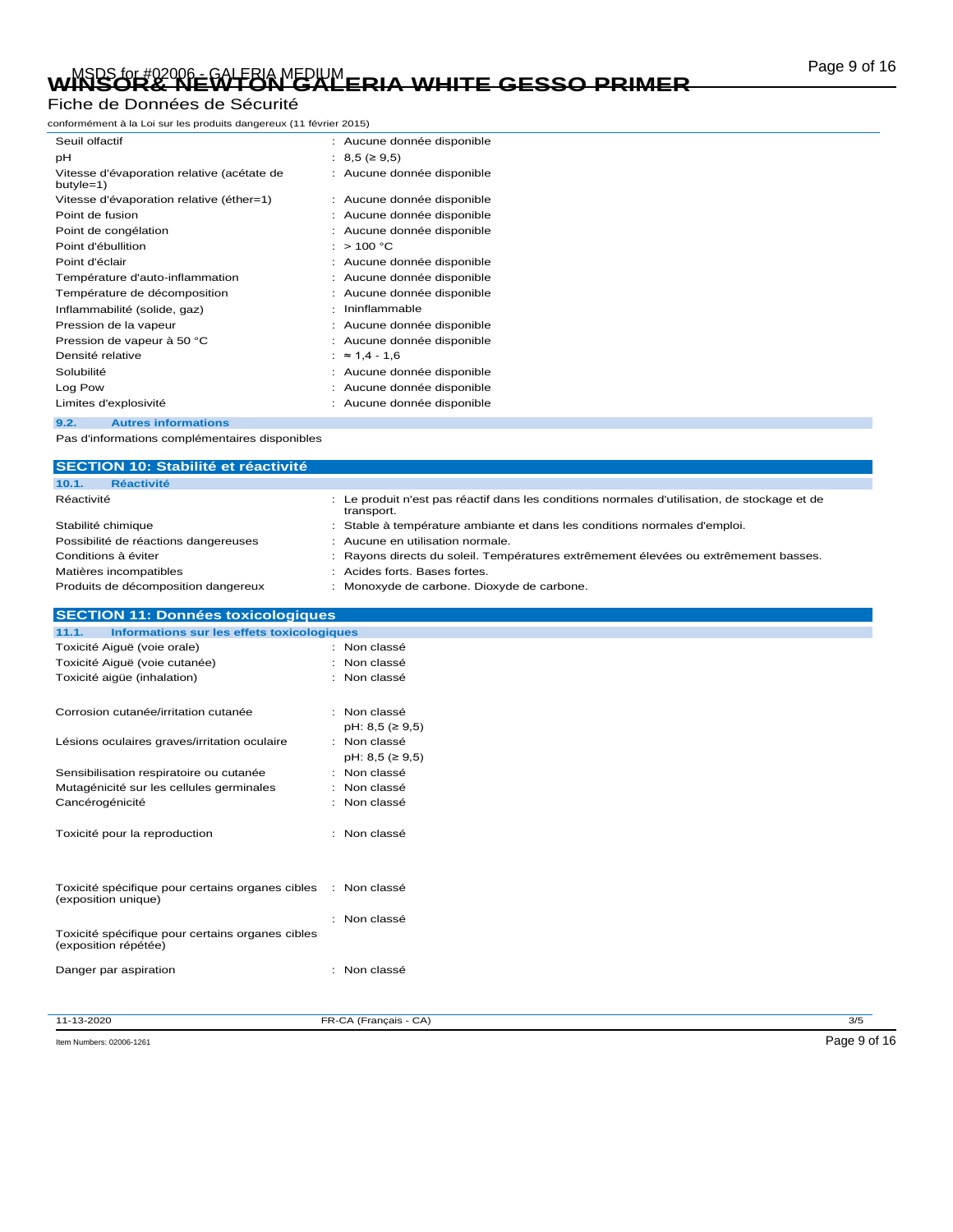# Page 10 of 16 MSDS for #02006 - GALERIA MEDIUM **WINSOR& NEWTON GALERIA WHITE GESSO PRIMER**

### Fiche de Données de Sécurité

| conformément à la Loi sur les produits dangereux (11 février 2015)        |                                                                                            |  |  |
|---------------------------------------------------------------------------|--------------------------------------------------------------------------------------------|--|--|
| Effets néfastes potentiels sur la santé humaine<br>et symptômes possibles | : Compte tenu des données disponibles, les critères de classification ne sont pas remplis. |  |  |
| Symptômes/effets                                                          | : Non considéré comme dangereux dans des conditions normales d'utilisation.                |  |  |
| <b>SECTION 12: Données écologiques</b>                                    |                                                                                            |  |  |
| <b>Toxicité</b><br>12.1.                                                  |                                                                                            |  |  |
| Dangers pour le milieu aquatique – danger aigu<br>(à court terme)         | : Non classé                                                                               |  |  |
| Dangers pour le milieu aquatique - danger<br>chronique (à long-terme)     | : Non classé                                                                               |  |  |
| 12.2.<br>Persistance et dégradabilité                                     |                                                                                            |  |  |
| <b>WINSOR&amp; NEWTON GALERIA WHITE GESSO PRIMER</b>                      |                                                                                            |  |  |
| Persistance et dégradabilité                                              | Non établi.                                                                                |  |  |
| <b>Potentiel de bioaccumulation</b><br>12.3.                              |                                                                                            |  |  |
| <b>WINSOR&amp; NEWTON GALERIA WHITE GESSO PRIMER</b>                      |                                                                                            |  |  |
| Potentiel de bioaccumulation                                              | Non établi.                                                                                |  |  |
| Mobilité dans le sol<br>12.4.                                             |                                                                                            |  |  |
| Pas d'informations complémentaires disponibles                            |                                                                                            |  |  |
| 12.5.<br>Autres effets néfastes                                           |                                                                                            |  |  |
| Ozone                                                                     | : Non classé                                                                               |  |  |
| Autres informations                                                       | Eviter le rejet dans l'environnement.                                                      |  |  |

| <b>SECTION 13: Données sur l'élimination</b>                                            |                                                                                                                 |               |
|-----------------------------------------------------------------------------------------|-----------------------------------------------------------------------------------------------------------------|---------------|
| Méthodes d'élimination<br>13.1.                                                         |                                                                                                                 |               |
| Recommandations pour le traitement du<br>produit/emballage                              | Eliminer conformément aux règlements de sécurité locaux/nationaux en vigueur.                                   |               |
| Écologie - déchets                                                                      | Éviter le rejet dans l'environnement.                                                                           |               |
| <b>SECTION 14: Informations relatives au transport</b>                                  |                                                                                                                 |               |
| 14.1.<br>Description sommaire pour l'expédition                                         |                                                                                                                 |               |
| Conformément aux exigences de TMD                                                       |                                                                                                                 |               |
| <b>Transport des marchandises dangereuses (TMD)</b>                                     |                                                                                                                 |               |
| Le produit n'est pas un produit dangereux selon les règlements applicables au transport |                                                                                                                 |               |
| 14.2.                                                                                   | Informations relatives au transport/DOT (Ministère des transports des États-Unis)                               |               |
| Département des transports                                                              |                                                                                                                 |               |
| Le produit n'est pas un produit dangereux selon les règlements applicables au transport |                                                                                                                 |               |
| 14.3.<br><b>Transport aérien et maritime</b>                                            |                                                                                                                 |               |
| <b>IMDG</b>                                                                             |                                                                                                                 |               |
| Le produit n'est pas un produit dangereux selon les règlements applicables au transport |                                                                                                                 |               |
| <b>IATA</b>                                                                             |                                                                                                                 |               |
| Le produit n'est pas un produit dangereux selon les règlements applicables au transport |                                                                                                                 |               |
| SECTION 15: Informations sur la réglementation                                          |                                                                                                                 |               |
|                                                                                         | 15.1. Règlement sur les produits chimiques et contenants de consommation, 2001 (SOR/2001-269)                   |               |
|                                                                                         | Not classified according to the criteria of Consumer Chemicals and Containers Regulations, 2001 (SOR/2001-269). |               |
| 15.2. Réglementations internationales                                                   |                                                                                                                 |               |
| Pas d'informations complémentaires disponibles                                          |                                                                                                                 |               |
| <b>SECTION 16: Autres informations</b>                                                  |                                                                                                                 |               |
| 11-13-2020                                                                              | FR-CA (Français - CA)                                                                                           | 4/5           |
| Item Numbers: 02006-1261                                                                |                                                                                                                 | Page 10 of 16 |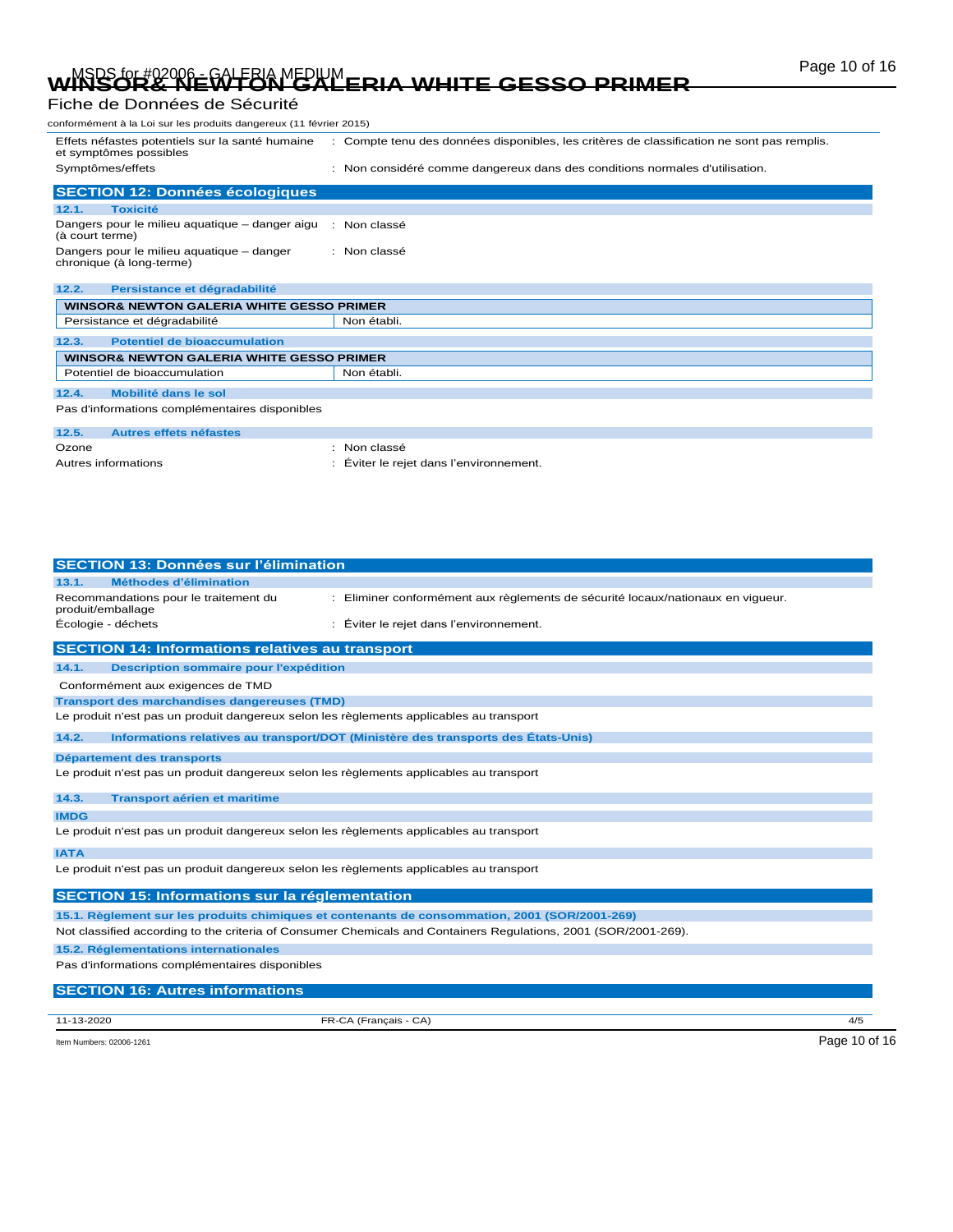# Page 11 of 16 MSDS for #02006 - GALERIA MEDIUM **WINSOR& NEWTON GALERIA WHITE GESSO PRIMER**

Fiche de Données de Sécurité

| conformément à la Loi sur les produits dangereux (11 février 2015) |                                                                                                                                                                                                                                                                                                         |  |  |
|--------------------------------------------------------------------|---------------------------------------------------------------------------------------------------------------------------------------------------------------------------------------------------------------------------------------------------------------------------------------------------------|--|--|
| Date d'émission                                                    | $: 11 - 10 - 2020$                                                                                                                                                                                                                                                                                      |  |  |
| Sources des données                                                | : RÈGLEMENT (CE) No 1272/2008 DU PARLEMENT EUROPÉEN ET DU CONSEIL du 16<br>décembre 2008 relatif à la classification, à l'étiquetage et à l'emballage des substances et des<br>mélanges, modifiant et abrogeant les directives 67/548/CEE et 1999/45/CE et modifiant le<br>règlement (CE) no 1907/2006. |  |  |
| Autres informations                                                | $:$ Aucun(e).                                                                                                                                                                                                                                                                                           |  |  |

FDS Canada (GHS)

Ces informations sont basées sur nos connaissances actuelles et décrivent le produit pour les seuls besoins de la santé, de la sécurité et de l'environnement. Elles ne devraient donc pas être<br>interprétées comme garantissan

11-13-2020 FR-CA (Français - CA) 5/5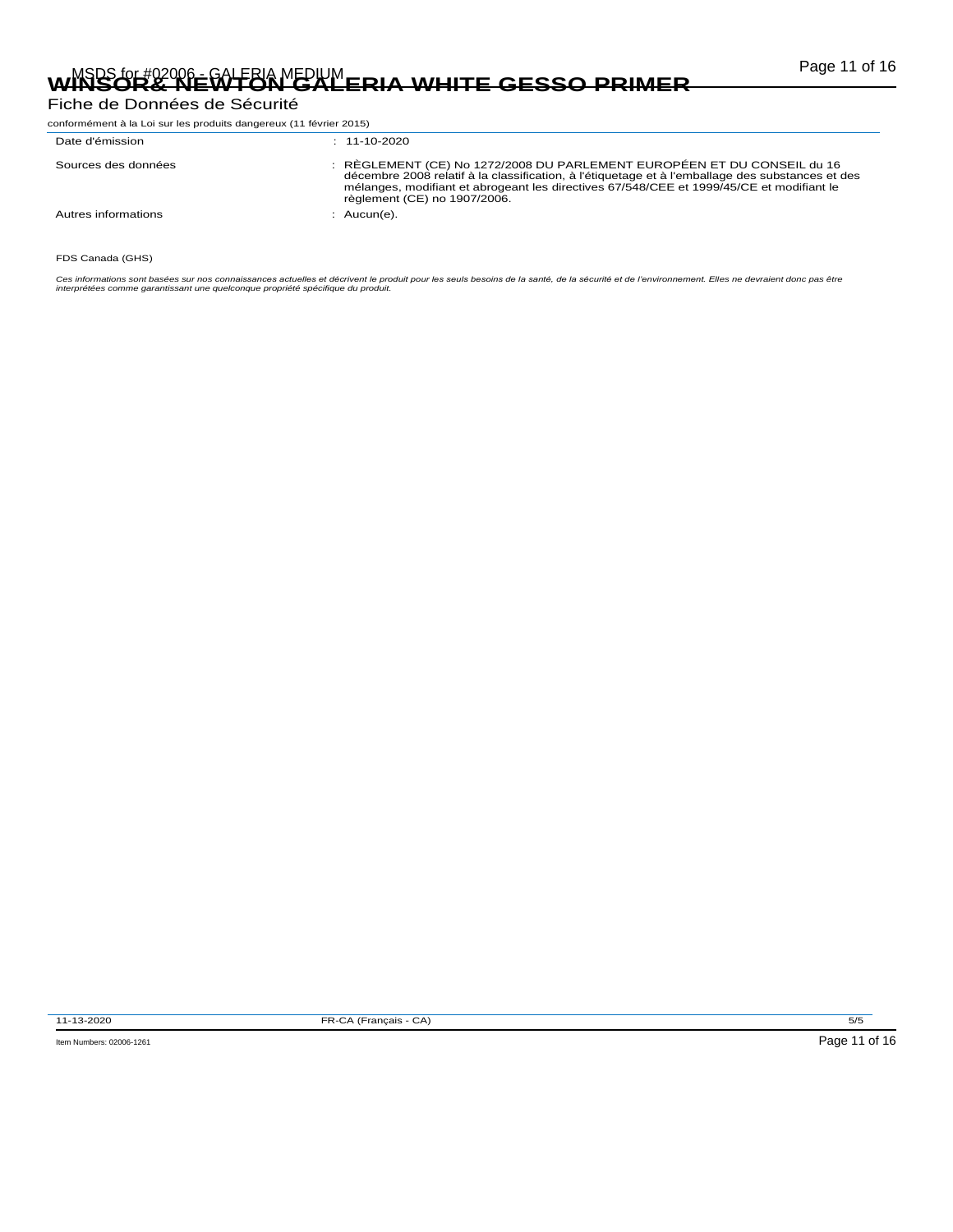| colart                                                                                                                                                 | <b>PRIMER</b><br><b>Safety Data Sheet</b><br>according to the Hazardous Products Regulation (February 11, 2015)<br>Issue date: 11-10-2020<br>Version: 1.0         |
|--------------------------------------------------------------------------------------------------------------------------------------------------------|-------------------------------------------------------------------------------------------------------------------------------------------------------------------|
| <b>SECTION 1: Identification</b>                                                                                                                       |                                                                                                                                                                   |
| <b>Product identifier</b><br>1.1.                                                                                                                      |                                                                                                                                                                   |
| Product form                                                                                                                                           | : Mixture                                                                                                                                                         |
| Trade name                                                                                                                                             | : WINSOR& NEWTON GALERIA WHITE GESSO PRIMER                                                                                                                       |
| Product group                                                                                                                                          | Trade product                                                                                                                                                     |
| 1.2.<br>Recommended use and restrictions on use                                                                                                        |                                                                                                                                                                   |
| Recommended use                                                                                                                                        | : Artists', craft and hobby paints, Consumer uses: Private households (= general public =<br>consumers)                                                           |
| 1.3.<br><b>Supplier</b>                                                                                                                                |                                                                                                                                                                   |
| Manufacturer<br><b>Colart France</b><br>+33 2 43 83 83 00 Zone Industrielle Nord<br>5 Rue René Panhard<br>Le Mans - France<br>r.enquiries@colart.co.uk | <b>Distributor</b><br>ColArt Americas Inc.<br>2 Corporate Place South, Piscataway<br>New Jersey, USA<br>NJ 08855<br>T +1 888 422 7954<br>r.enquiries@colart.co.uk |
| 1.4.<br><b>Emergency telephone number</b><br>No additional information available                                                                       |                                                                                                                                                                   |
| <b>SECTION 2: Hazard identification</b>                                                                                                                |                                                                                                                                                                   |
| 2.1.<br><b>Classification of the substance or mixture</b>                                                                                              |                                                                                                                                                                   |
| <b>Classification (GHS CA)</b>                                                                                                                         |                                                                                                                                                                   |
| Not classified                                                                                                                                         |                                                                                                                                                                   |
| 2.2.                                                                                                                                                   | <b>GHS Label elements, including precautionary statements</b>                                                                                                     |
| <b>GHS CA labeling</b>                                                                                                                                 |                                                                                                                                                                   |
| No labeling applicable                                                                                                                                 |                                                                                                                                                                   |
| <b>Other hazards</b><br>2.3.                                                                                                                           |                                                                                                                                                                   |
| No additional information available                                                                                                                    |                                                                                                                                                                   |
| 2.4.<br><b>Unknown acute toxicity (GHS CA)</b>                                                                                                         |                                                                                                                                                                   |
| No data available                                                                                                                                      |                                                                                                                                                                   |
| <b>SECTION 3: Composition/Information on ingredients</b>                                                                                               |                                                                                                                                                                   |
| <b>Substances</b>                                                                                                                                      |                                                                                                                                                                   |
| 3.1.                                                                                                                                                   |                                                                                                                                                                   |
| Not applicable<br>3.2.<br><b>Mixtures</b>                                                                                                              |                                                                                                                                                                   |

| <b>SECTION 4: First-aid measures</b>                            |                                                                                                                                    |  |
|-----------------------------------------------------------------|------------------------------------------------------------------------------------------------------------------------------------|--|
| <b>Description of first aid measures</b><br>4.1.                |                                                                                                                                    |  |
| First-aid measures after inhalation                             | : Allow affected person to breathe fresh air. Allow the victim to rest.                                                            |  |
| First-aid measures after skin contact                           | Remove affected clothing and wash all exposed skin area with mild soap and water, followed<br>by warm water rinse.                 |  |
| First-aid measures after eye contact                            | Rinse immediately with plenty of water. Obtain medical attention if pain, blinking or redness<br>persists.                         |  |
| First-aid measures after ingestion                              | Rinse mouth out with water. In all cases of doubt, or when symptoms persist, seek medical<br>attention.                            |  |
| First-aid measures general                                      | Never give anything by mouth to an unconscious person. If you feel unwell, seek medical<br>advice (show the label where possible). |  |
| 4.2.<br>Most important symptoms and effects (acute and delayed) |                                                                                                                                    |  |
| Symptoms/effects                                                | : Not expected to present a significant hazard under anticipated conditions of normal use.                                         |  |
| 11-13-2020                                                      | EN (English US)<br>Page 1                                                                                                          |  |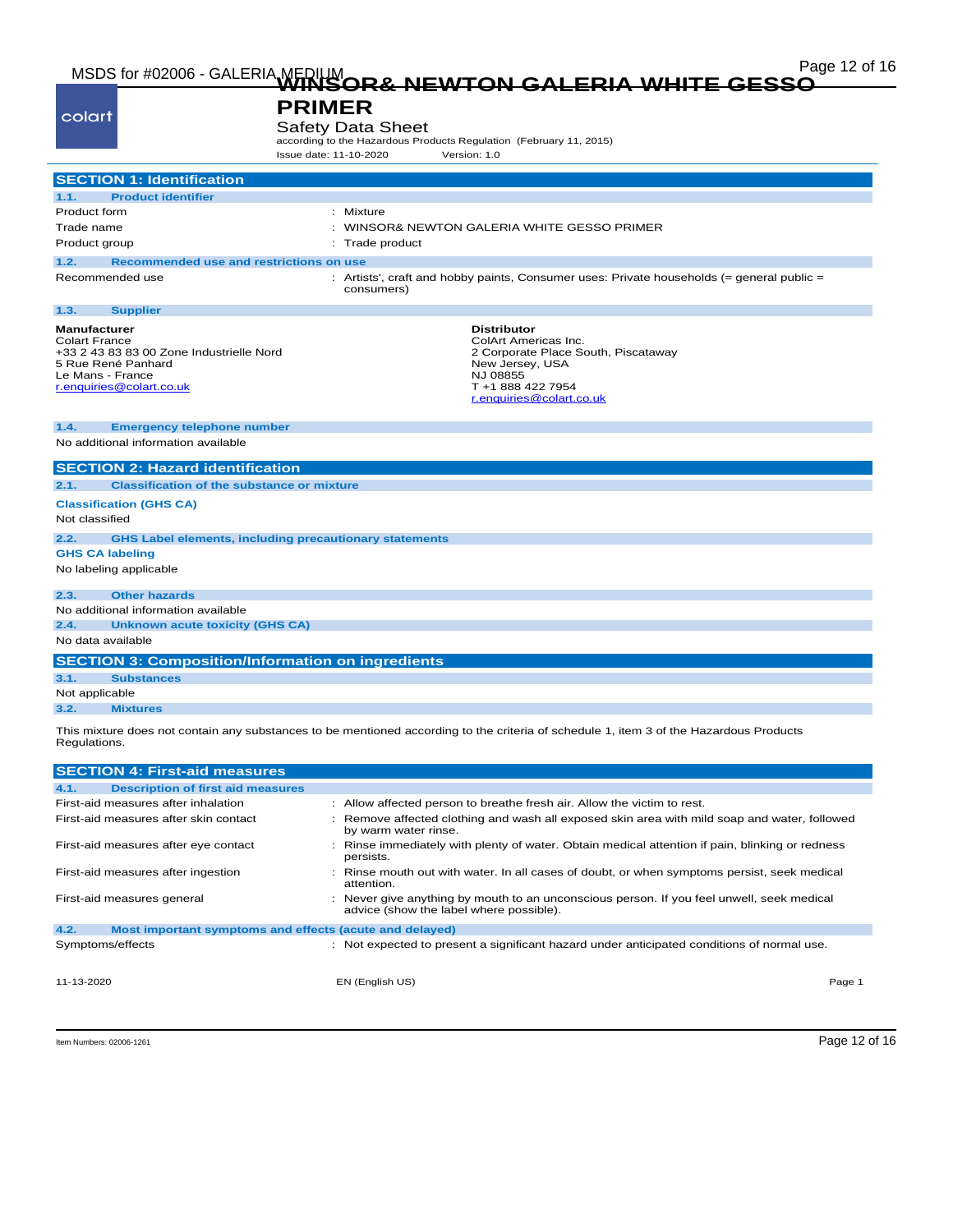# Page 13 of 16 MSDS for #02006 - GALERIA MEDIUM **WINSOR& NEWTON GALERIA WHITE GESSO PRIMER**

#### Safety Data Sheet

| according to the Hazardous Products Regulation  (February 11, 2015)                 |                                                                                                                                                                                                       |
|-------------------------------------------------------------------------------------|-------------------------------------------------------------------------------------------------------------------------------------------------------------------------------------------------------|
| Potential Adverse human health effects and<br>symptoms                              | : Based on available data, the classification criteria are not met.                                                                                                                                   |
| 4.3.<br>Immediate medical attention and special treatment, if necessary             |                                                                                                                                                                                                       |
| Other medical advice or treatment                                                   | : Treat symptomatically.                                                                                                                                                                              |
|                                                                                     |                                                                                                                                                                                                       |
| <b>SECTION 5: Fire-fighting measures</b>                                            |                                                                                                                                                                                                       |
| <b>Suitable extinguishing media</b><br>5.1.                                         |                                                                                                                                                                                                       |
| Suitable extinguishing media                                                        | : Foam. Dry powder. Carbon dioxide. Sand.                                                                                                                                                             |
| 5.2.<br>Unsuitable extinguishing media                                              |                                                                                                                                                                                                       |
| Unsuitable extinguishing media                                                      | : Do not use a heavy water stream.                                                                                                                                                                    |
| 5.3.<br>Specific hazards arising from the hazardous product                         |                                                                                                                                                                                                       |
| Fire hazard                                                                         | : No fire hazard.                                                                                                                                                                                     |
| 5.4.<br>Special protective equipment and precautions for fire-fighters              |                                                                                                                                                                                                       |
| Firefighting instructions                                                           | : Use water spray or fog for cooling exposed containers. Exercise caution when fighting any                                                                                                           |
|                                                                                     | chemical fire. Prevent fire-fighting water from entering environment.                                                                                                                                 |
| Protection during firefighting                                                      | : Do not enter fire area without proper protective equipment, including respiratory protection.                                                                                                       |
| <b>SECTION 6: Accidental release measures</b>                                       |                                                                                                                                                                                                       |
| 6.1.                                                                                | Personal precautions, protective equipment and emergency procedures                                                                                                                                   |
| No additional information available                                                 |                                                                                                                                                                                                       |
| 6.2.<br>Methods and materials for containment and cleaning up                       |                                                                                                                                                                                                       |
| Methods for cleaning up                                                             | : Soak up spills with inert solids, such as clay or diatomaceous earth as soon as possible. Collect                                                                                                   |
|                                                                                     | spillage. Store away from other materials.                                                                                                                                                            |
| 6.3.<br><b>Reference to other sections</b>                                          |                                                                                                                                                                                                       |
| For further information refer to section 8: "Exposure controls/personal protection" |                                                                                                                                                                                                       |
| <b>SECTION 7: Handling and storage</b>                                              |                                                                                                                                                                                                       |
| <b>Precautions for safe handling</b><br>7.1.                                        |                                                                                                                                                                                                       |
| Precautions for safe handling                                                       | : Wash hands and other exposed areas with mild soap and water before eating, drinking or<br>smoking and when leaving work. Provide good ventilation in process area to prevent formation<br>of vapor. |
| <b>Conditions for safe storage, including any incompatibilities</b><br>7.2.         |                                                                                                                                                                                                       |
| Storage conditions                                                                  | : Keep only in the original container in a cool, well ventilated place away from : Direct sunlight,<br>Heat sources. Keep container closed when not in use.                                           |
| Incompatible products                                                               | : Strong bases. Strong acids.                                                                                                                                                                         |
| Incompatible materials                                                              | : Sources of ignition. Direct sunlight.                                                                                                                                                               |
|                                                                                     |                                                                                                                                                                                                       |
| <b>SECTION 8: Exposure controls/personal protection</b>                             |                                                                                                                                                                                                       |
| 8.1.<br><b>Control parameters</b>                                                   |                                                                                                                                                                                                       |
| Additional information                                                              | : There exist no exposure limits for this material                                                                                                                                                    |
| 8.2.<br><b>Appropriate engineering controls</b>                                     |                                                                                                                                                                                                       |
| No additional information available                                                 |                                                                                                                                                                                                       |
| 8.3.<br>Individual protection measures/Personal protective equipment                |                                                                                                                                                                                                       |
| Eye protection:                                                                     |                                                                                                                                                                                                       |
| Avoid contact with eyes                                                             |                                                                                                                                                                                                       |
|                                                                                     |                                                                                                                                                                                                       |
| Other information:                                                                  |                                                                                                                                                                                                       |
| Do not eat, drink or smoke during use. Ensure there is adequate ventilation.        |                                                                                                                                                                                                       |
| <b>SECTION 9: Physical and chemical properties</b>                                  |                                                                                                                                                                                                       |
| 9.1.<br>Information on basic physical and chemical properties                       |                                                                                                                                                                                                       |
| Physical state                                                                      | $:$ Liquid                                                                                                                                                                                            |
| Appearance                                                                          | : Paste.                                                                                                                                                                                              |
| Color                                                                               | : white                                                                                                                                                                                               |
| Odor                                                                                | characteristic                                                                                                                                                                                        |
| Odor threshold                                                                      | : No data available                                                                                                                                                                                   |

Item Numbers: 02006-1261 Page 13 of 16

11-13-2020 EN (English US) 2/5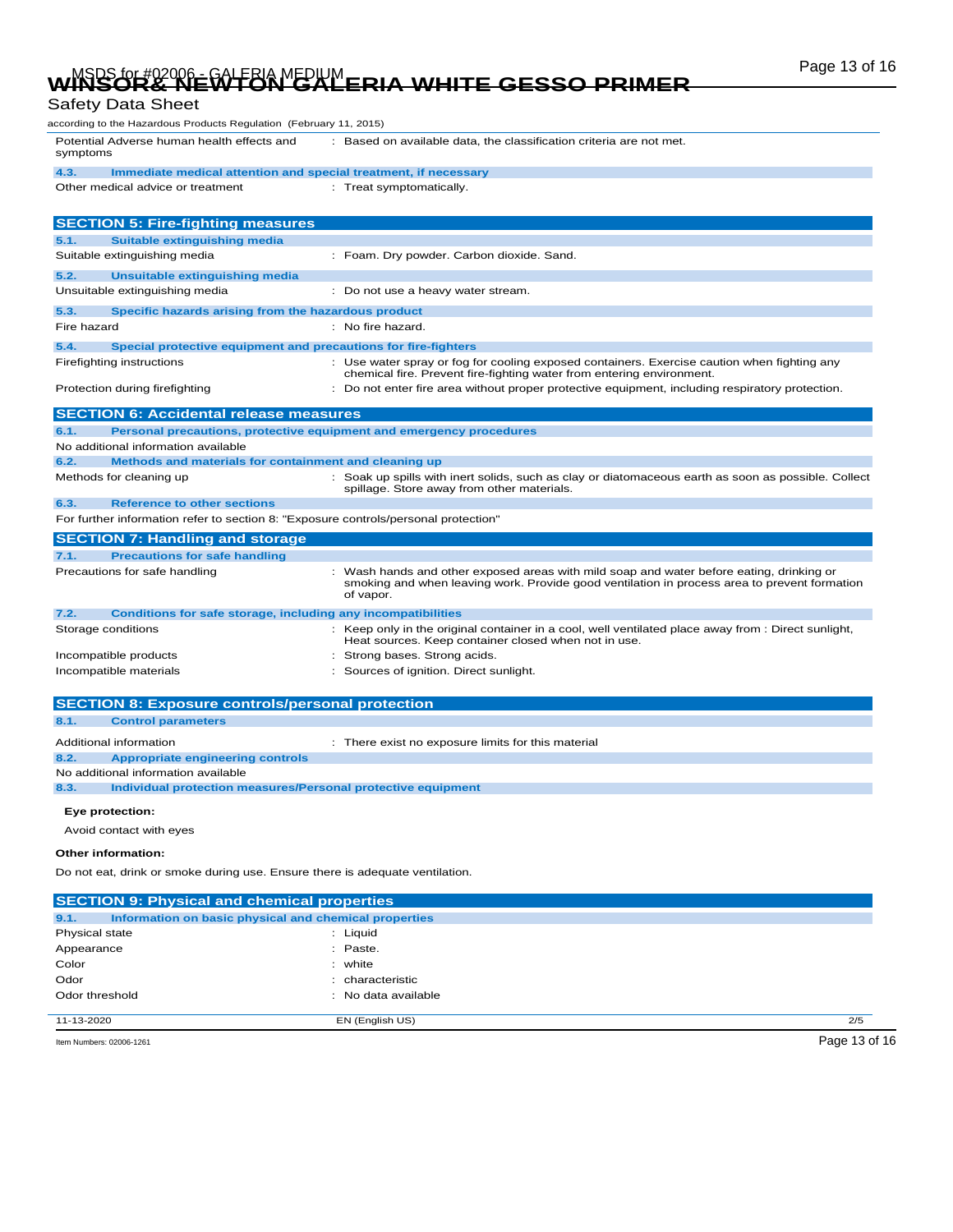# Page 14 of 16 MSDS for #02006 - GALERIA MEDIUM **WINSOR& NEWTON GALERIA WHITE GESSO PRIMER**

#### Safety Data Sheet

according to the Hazardous Products Regulation (February 11, 2015)

| рH                                          |   | : $8.5$ (≥ 9.5)       |
|---------------------------------------------|---|-----------------------|
| Relative evaporation rate (butyl acetate=1) |   | No data available     |
| Relative evaporation rate (ether=1)         |   | : No data available   |
| Melting point                               |   | No data available     |
| Freezing point                              |   | No data available     |
| Boiling point                               |   | : $> 100 °C$          |
| Flash point                                 | ٠ | No data available     |
| Auto-ignition temperature                   |   | No data available     |
| Decomposition temperature                   |   | : No data available   |
| Flammability (solid, gas)                   |   | : Non flammable.      |
| Vapor pressure                              |   | No data available     |
| Vapor pressure at 50 °C                     |   | No data available     |
| Relative density                            |   | : $\approx 1.4 - 1.6$ |
| Solubility                                  |   | No data available     |
| Log Pow                                     |   | : No data available   |
| <b>Explosion limits</b>                     |   | No data available     |
| <b>Other information</b><br>9.2.            |   |                       |

No additional information available

| <b>SECTION 10: Stability and reactivity</b>            |                                                                                                                                                           |
|--------------------------------------------------------|-----------------------------------------------------------------------------------------------------------------------------------------------------------|
| 10.1.<br><b>Reactivity</b>                             |                                                                                                                                                           |
| Reactivity<br>Chemical stability                       | : The product is non-reactive under normal conditions of use, storage and transport.<br>Stable at ambient temperature and under normal conditions of use. |
| Possibility of hazardous reactions                     | None under normal use.                                                                                                                                    |
| Conditions to avoid                                    | Direct sunlight. Extremely high or low temperatures.                                                                                                      |
| Incompatible materials                                 | Strong acids. Strong bases.                                                                                                                               |
| Hazardous decomposition products                       | Carbon monoxide, Carbon dioxide.                                                                                                                          |
| <b>SECTION 11: Toxicological information</b>           |                                                                                                                                                           |
| <b>Information on toxicological effects</b><br>11.1.   |                                                                                                                                                           |
| Acute toxicity (oral)                                  | : Not classified                                                                                                                                          |
| Acute toxicity (dermal)                                | : Not classified                                                                                                                                          |
| Acute toxicity (inhalation)                            | : Not classified                                                                                                                                          |
| Skin corrosion/irritation                              | : Not classified<br>$pH: 8.5 ( \geq 9.5)$                                                                                                                 |
| Serious eye damage/irritation                          | : Not classified<br>$pH: 8.5 ( \geq 9.5)$                                                                                                                 |
| Respiratory or skin sensitization                      | : Not classified                                                                                                                                          |
| Germ cell mutagenicity                                 | Not classified                                                                                                                                            |
| Carcinogenicity                                        | Not classified                                                                                                                                            |
| Reproductive toxicity                                  | : Not classified                                                                                                                                          |
| STOT-single exposure                                   | : Not classified                                                                                                                                          |
|                                                        | : Not classified                                                                                                                                          |
| STOT-repeated exposure                                 |                                                                                                                                                           |
| Aspiration hazard                                      | : Not classified                                                                                                                                          |
| Potential Adverse human health effects and<br>symptoms | : Based on available data, the classification criteria are not met.                                                                                       |
| Symptoms/effects                                       | : Not expected to present a significant hazard under anticipated conditions of normal use.                                                                |
|                                                        |                                                                                                                                                           |

11-13-2020 EN (English US) 3/5

Item Numbers: 02006-1261 Page 14 of 16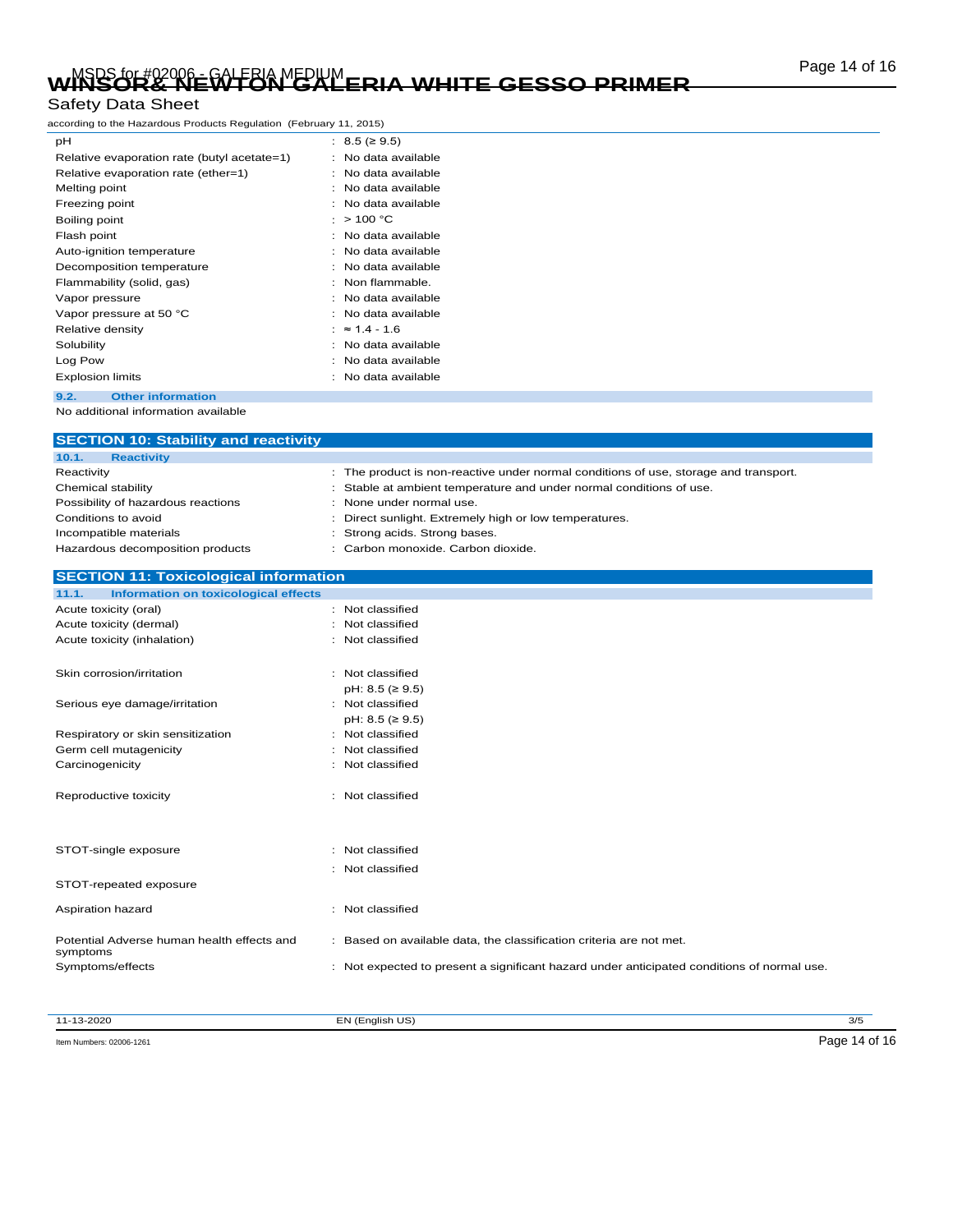# Page 15 of 16 MSDS for #02006 - GALERIA MEDIUM **WINSOR& NEWTON GALERIA WHITE GESSO PRIMER**

### Safety Data Sheet

| according to the Hazardous Products Regulation (February 11, 2015) |                    |  |
|--------------------------------------------------------------------|--------------------|--|
| <b>SECTION 12: Ecological information</b>                          |                    |  |
| <b>Toxicity</b><br>12.1.                                           |                    |  |
| Hazardous to the aquatic environment, short-<br>term (acute)       | $:$ Not classified |  |
| Hazardous to the aquatic environment, long-<br>term (chronic)      | : Not classified   |  |
| <b>Persistence and degradability</b><br>12.2.                      |                    |  |
| <b>WINSOR&amp; NEWTON GALERIA WHITE GESSO PRIMER</b>               |                    |  |
| Persistence and degradability                                      | Not established.   |  |
| <b>Bioaccumulative potential</b><br>12.3.                          |                    |  |
| <b>WINSOR&amp; NEWTON GALERIA WHITE GESSO PRIMER</b>               |                    |  |
| Bioaccumulative potential                                          | Not established.   |  |
|                                                                    |                    |  |

**12.4. Mobility in soil** No additional information available

| 12.5.             | Other adverse effects |                                     |
|-------------------|-----------------------|-------------------------------------|
| Ozone             |                       | : Not classified                    |
| Other information |                       | : Avoid release to the environment. |

| <b>SECTION 13: Disposal considerations</b>                                                                            |  |
|-----------------------------------------------------------------------------------------------------------------------|--|
| <b>Disposal methods</b><br>13.1.                                                                                      |  |
| Product/Packaging disposal recommendations<br>Dispose in a safe manner in accordance with local/national regulations. |  |
| Ecology - waste materials<br>Avoid release to the environment.                                                        |  |
| <b>SECTION 14: Transport information</b>                                                                              |  |
| 14.1.<br><b>Basic shipping description</b>                                                                            |  |
| In accordance with TDG                                                                                                |  |
| <b>Transportation of Dangerous Goods</b>                                                                              |  |
| Not regulated for transport                                                                                           |  |
| <b>Transport information/DOT</b><br>14.2.                                                                             |  |
| <b>Department of Transport</b>                                                                                        |  |
| Not regulated for transport                                                                                           |  |
| 14.3.<br>Air and sea transport                                                                                        |  |
| <b>IMDG</b>                                                                                                           |  |
| Not regulated for transport                                                                                           |  |
| <b>IATA</b>                                                                                                           |  |
| Not regulated for transport                                                                                           |  |
| <b>SECTION 15: Regulatory information</b>                                                                             |  |
| 15.1. Consumer Chemicals and Containers Regulations, 2001 (SOR/2001-269)                                              |  |
| Not classified according to the criteria of Consumer Chemicals and Containers Regulations, 2001 (SOR/2001-269).       |  |
| 15.2. International regulations                                                                                       |  |
| No additional information available                                                                                   |  |
| <b>SECTION 16: Other information</b>                                                                                  |  |
| $: 11 - 10 - 2020$<br>Issue date                                                                                      |  |
|                                                                                                                       |  |
|                                                                                                                       |  |
|                                                                                                                       |  |

11-13-2020 EN (English US) 4/5

Item Numbers: 02006-1261 Page 15 of 16